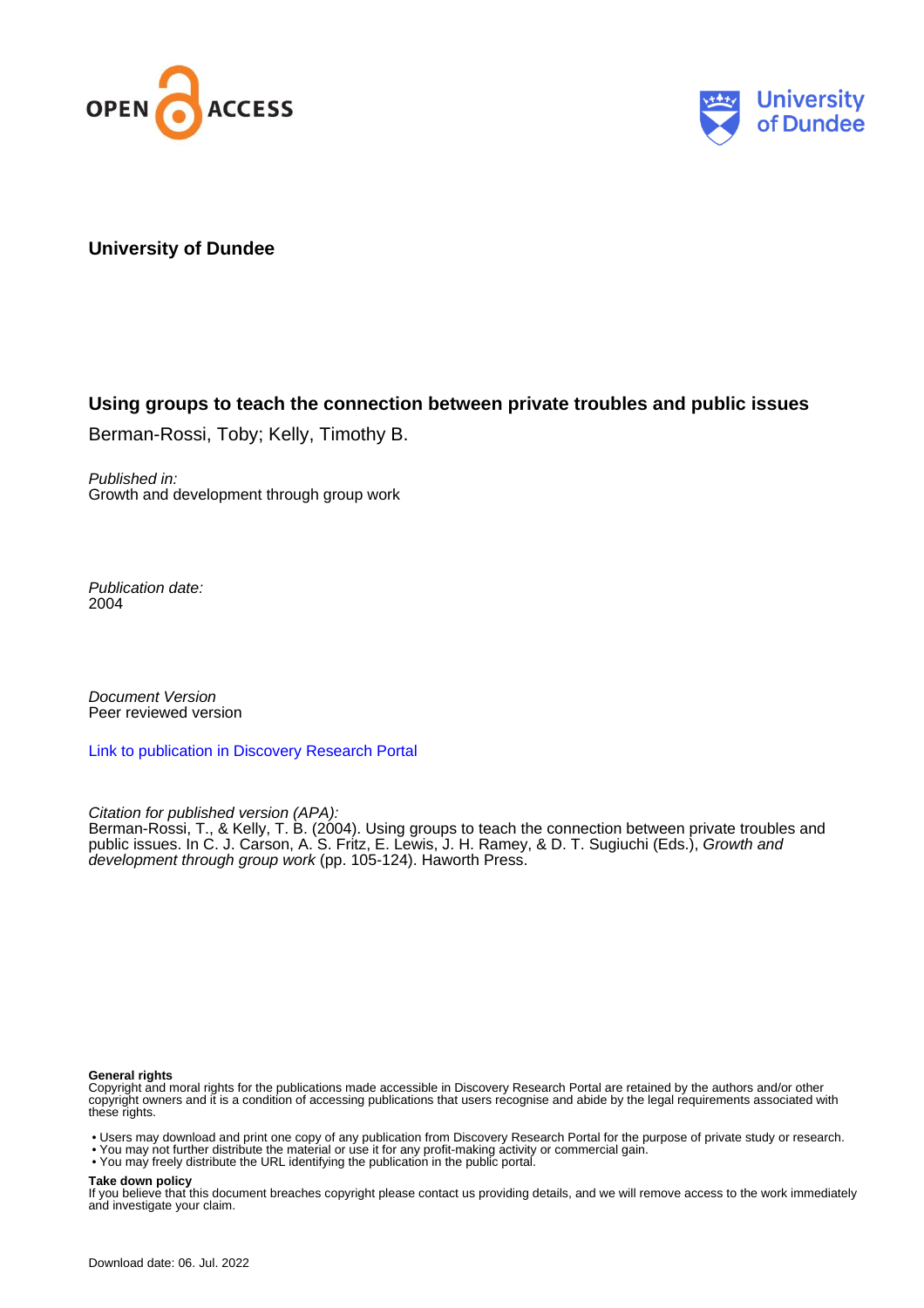Private troubles and public issues 1

## Using groups to teach the connection between private troubles and public issues

Toby Berman-Rossi and Timothy B. Kelly Barry University School of Social Work <u>tbermanrossi@mail.barry.edu</u> or <u>tkelly@mail.barry.edu</u>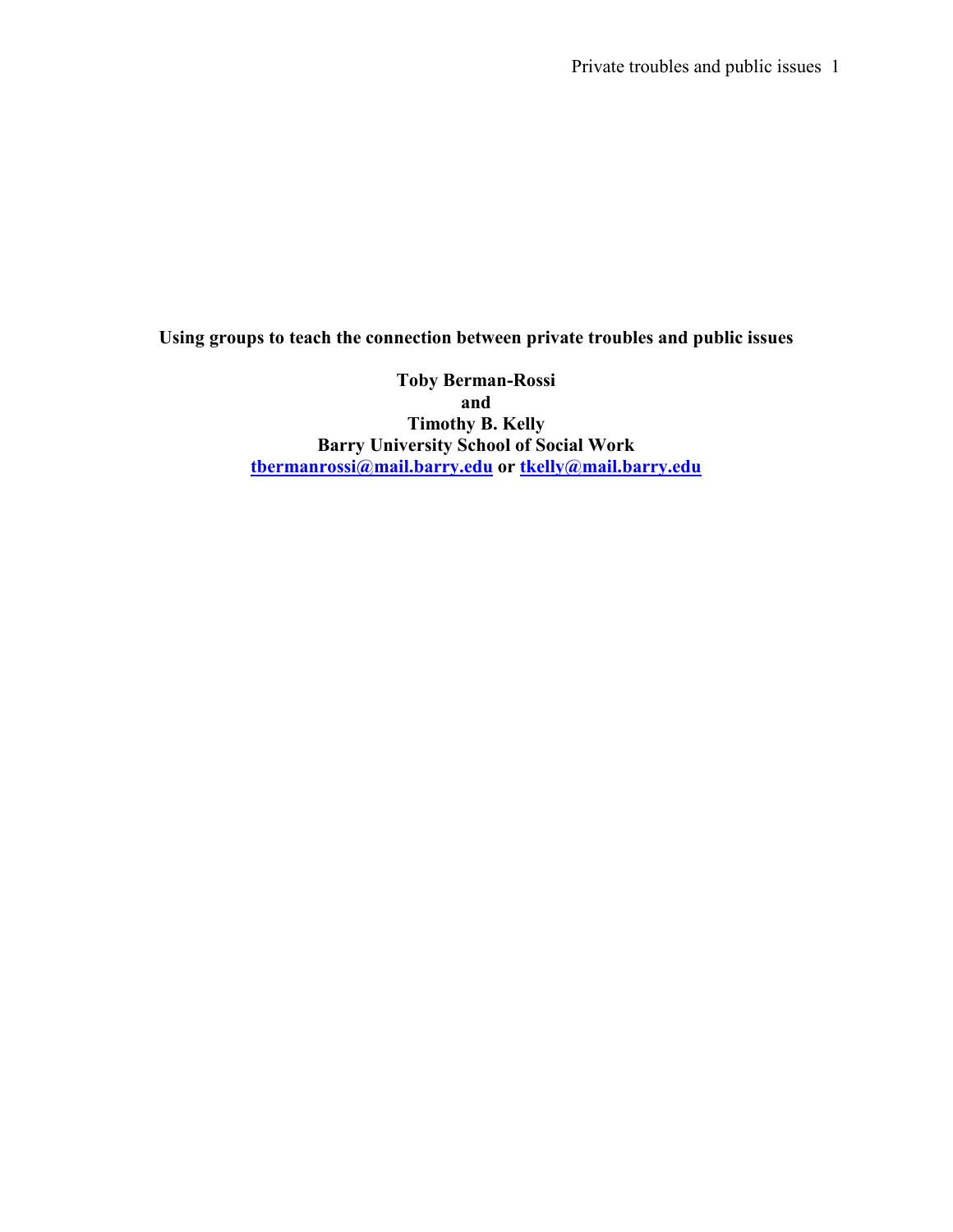#### Using groups to teach the connection between private troubles and public issues

## Toby Berman-Rossi and Timothy B. Kelly Barry University School of Social Work

## Introduction to the subject

The matter of polarizing individual and social troubles has been a compelling and persistent part of our profession since its inception. We have often differed in our vision of our profession's mission and have been asked to choose either an individual or a social change emphasis (Reynolds, 1934; Schwartz, 1969/1994). Our early patterns of professional method jelled into casework, group work, and community organization and planning, with each holding forth its view of our professional purpose. Should we work case by case to provide personal and environmental assistance? Should the small group be the vehicle for assisting individuals with personal and environmental troubles? Or should it be the troubles themselves to which we direct our attention (Schwartz, 1985/86). Though schools of social work have moved away from these method divisions for Generalist and Foundation curricular, the vexing educational challenge of how to educate students to develop a professional vision which integrates both private troubles and public issues has persisted. Like most of us, we have been studying this matter for a while and believed it timely to examine how we go about this task and how well we think we do at it. Interestingly, we found some things we expected, learned new things about the challenge, and have generated some new ideas, all of which we will share with you.

## Thesis

We believe that the teaching of private troubles:public issues should be integrated and infused throughout the curriculum, and not rarified. We believe this content is best set within the larger context of teaching students to find the connections between private troubles and public issues in all that they do whether they are working with individuals, families, groups, or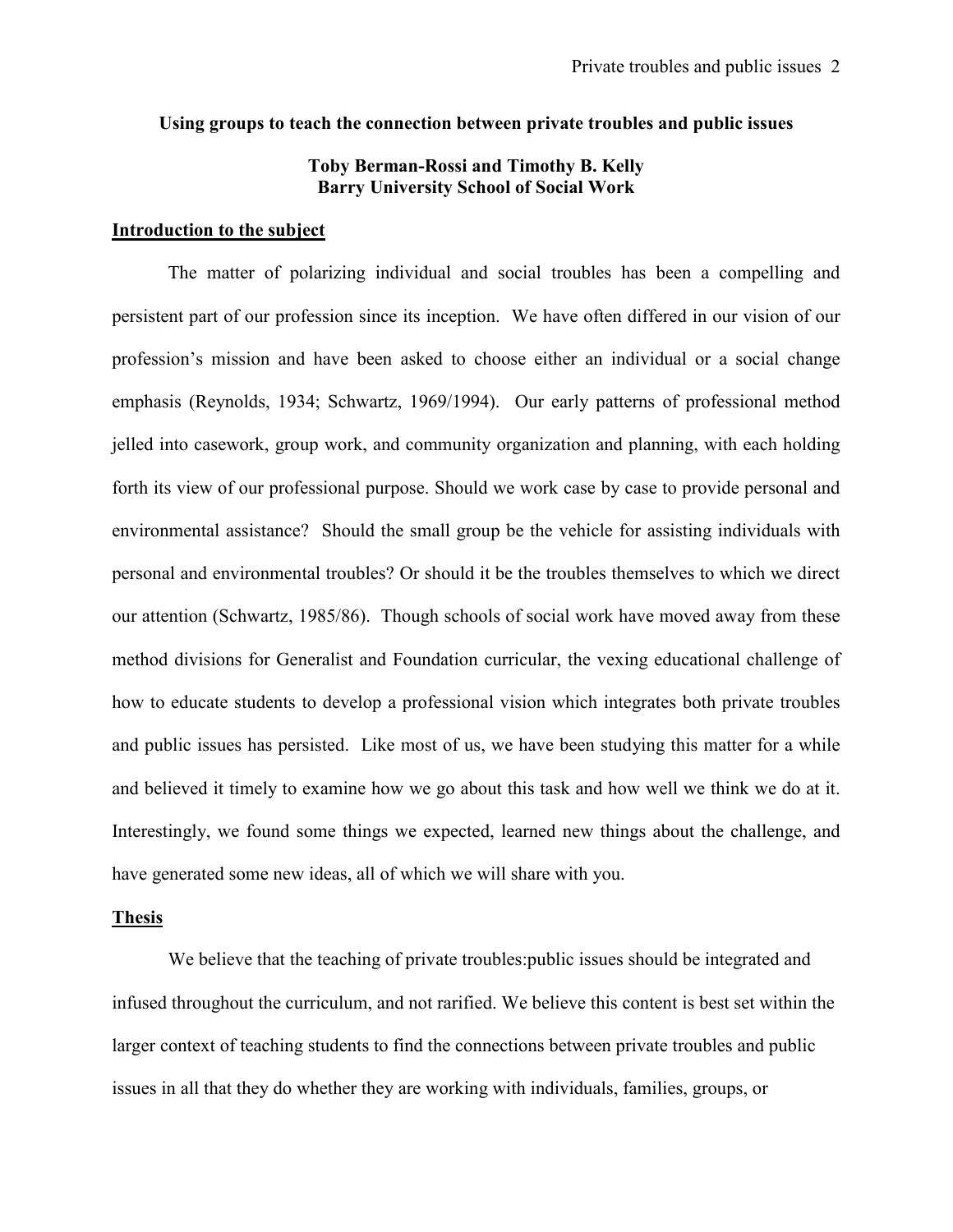community. However, it is also our belief, and thesis, that the teaching of group work is the ideal content to help students learn to see the connection between private troubles:public issues. Our thesis does not imply that group work bear the sole burden of teaching the content, as that would further dichotomize the concept. Rather, in an integrated methods sequence group work can place a special and unique emphasis on private troubles:public issues. The foundation for understanding the connection can be laid when teaching practice with individuals and families, but a fuller understanding can occur through the teaching of group work practice. Understandably beginning students are very taken by the pain of individual persons and families. The recognition of this private pain allows us to introduce the idea that for all private pain there are public issues that bear on and help create the private pain, and this will "prime the pump," serving as a foundation for helping students to clearly see the connection.

Having set up the individual and family connection, we can more fully and clearly develop the connection using group work content. When working with individual persons or families, the individual problems, which are always a case in point of a larger public issue, take precedence in the minds of students. For example, when an individual client is sitting in front of social work student discussing her difficulties making her welfare to work appointments, the individual pain, obstacles, or "resistance" of the client are so powerful that the student will understandably have a difficult time in recognizing the public issues of poor public transportation or lack of childcare. However, if a group of women begins to discuss the infrequent and unreliable bus system or lack of appropriate childcare as constant obstacles to fulfilling their welfare to work requirements, the public nature of the women's private troubles is much more palpable for the student.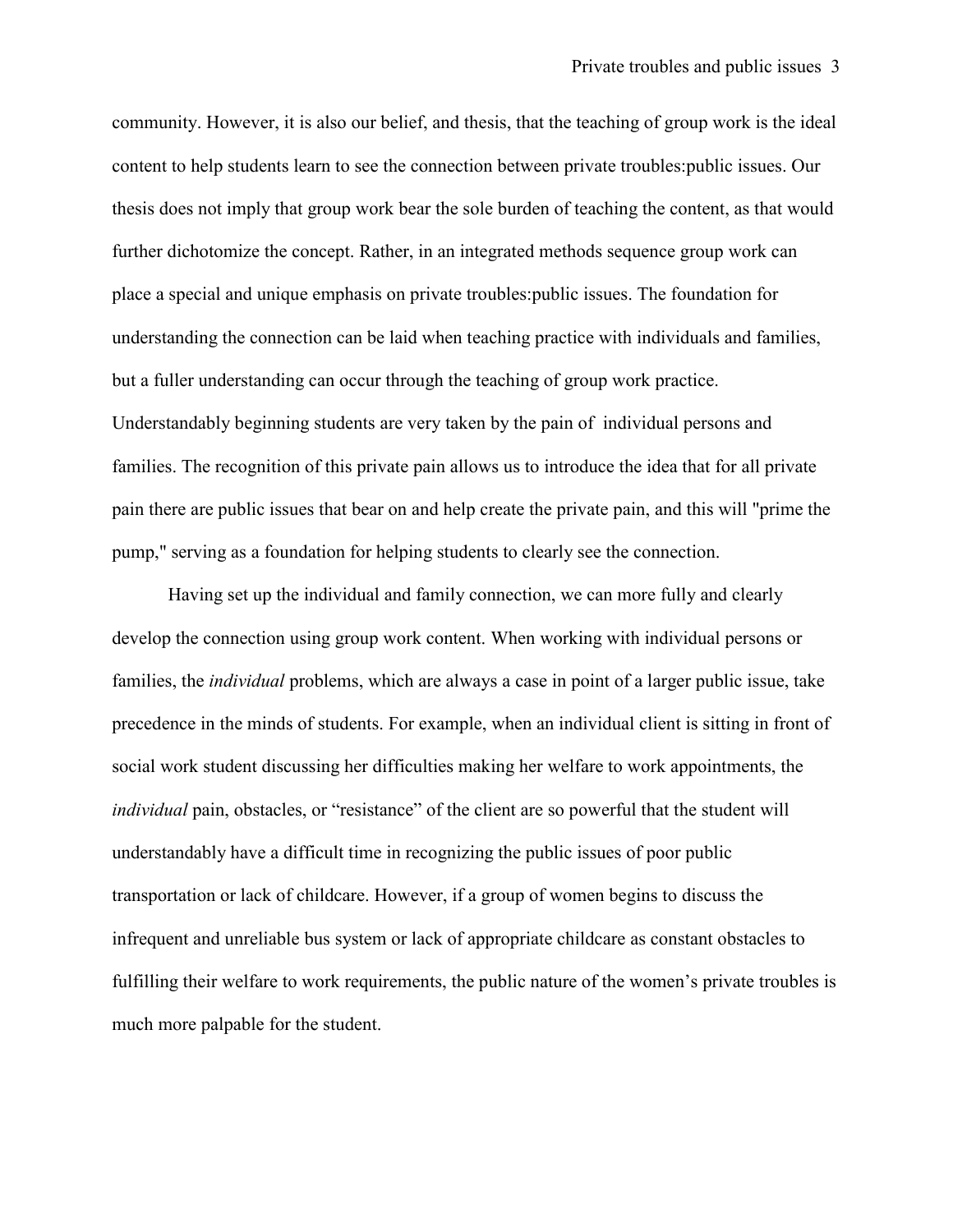In essence, it is easier to see the public issues side of private troubles when working with groups. The collective nature of groups gives rise to shared problems of concern and it becomes easier to "add up" the individual problems and see a bigger picture. Additionally, the power of the common ground in groups and the strengths in numbers dynamic can be used to help students more clearly see the connection between the public and the private, as well as the importance of people acting in their own behalves. Keeping in mind the educational principle of moving from less complex to more complex, group work has a special place in curricula for helping students master the private troubles:public issues connection. As students begin to see the public issues in their work with groups they can be pressed to more readily make connections in their work with individuals.

Our approach in this paper will be to describe the points along the curricular stream of a generic practice sequence that provide optimal teaching moments for conveying private troubles and public issues using common group work content. To this end we will present teaching tools and strategies that can be incorporated into practice curricula that make the connection explicit and will help students to integrate this important concept into their understanding of client problems and work. Three overriding principles guide us in our work. First, we must "…merge individual and social need into a single image" (Schwartz 1969/1994, p. 389). Second we need to define and teach the skills of converting private troubles into public issues and private issues into public troubles, thereby showing the connections between. And finally, we must teach the practice skills for working with private troubles and public issues, in groups.

#### Issues and challenges for teaching and learning

 We believe there are four areas to which we must address ourselves. Each of these areas offers distinctive challenges for teaching and learning which, in turn, contribute to a strategy for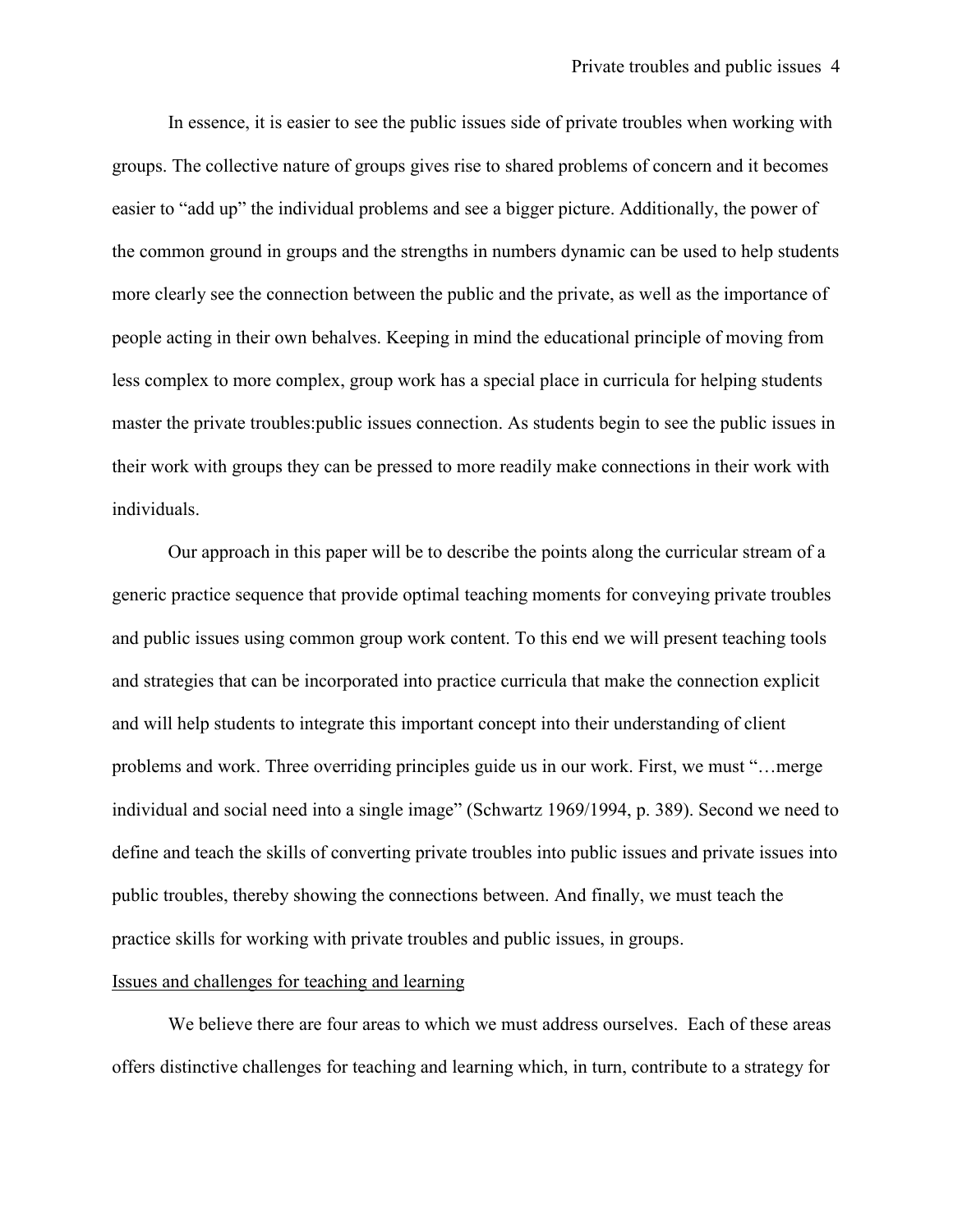teaching the connections between private troubles and public issues and necessary content. We offer what we believe are predominant rather than exclusive patterns. These are a set of generalizations. They will not apply to all situations, all the time, but they seem to capture our experience in our community and we hope our observations have captured some truths that we all share in common. We have not attempted to be exhaustive in our notations, rather to identify those aspects we consider most salient.

 These four areas of examination include: students, the subject matter itself of using groups to teach the connection between private troubles and public issues, the profession, and the social agency.

#### **Students**

This involves the whole arena of who our students are, what they bring to the social work classroom and to the helping experience, and what these mean for the content. We see in our students:

- The propensity to individualize and to believe in individual responsibility for individual troubles and therein an incorporation of society's dominant individualistic and deficit orientation;
- The propensity to psychologize and to offer primarily psychological explanations for behavior and social ills, reflecting society's primary explanatory mode;
- Lack of experience with social movements and distance from social cause;
- Greater professional interest in individual change than environmental change;
- Perceiving greater potency in individual rather than environmental change;
- An incorporation of the profession's dominant value system of granting higher status to working on private troubles rather than public issues;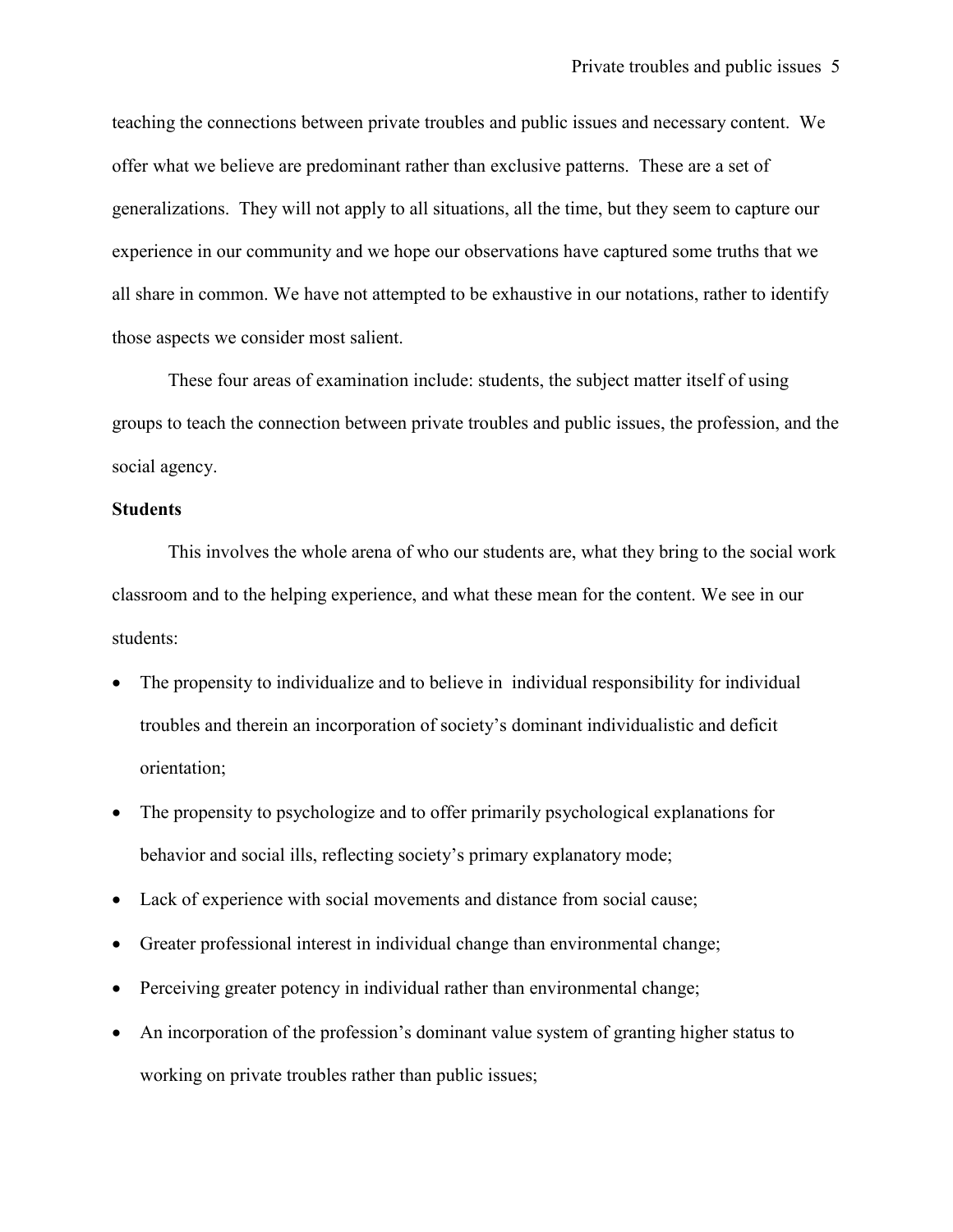- Preference for working with clients individually;
- An initial hesitancy towards working with groups:
	- groups are too complex;
	- too much to figure out;
	- increased uncertainty with what to do;
	- fear of not being able to hear and attend to so much simultaneously;
	- the desire to limit complexity;
	- favoring the individual as a means of limiting complexity and increasing a sense of accomplishment and competence;
	- favoring the individual as a reflection of what is familiar;
	- psychologizing and individualizing within the group decreases seeing the connection between private troubles and public issues;
	- limited seeing of the collective, the group as a whole.

## The profession

- Dualistic thinking within the profession: work with individuals or with groups, or within the community;
- Our historic failure to see the generic elements in practice decreases our ability to see the connections between private troubles and public issues. As Lee (1985/1986) notes, this failure limits our ability to see the profession whole and people's lives whole;
- The dualism inherent within the notion of person and environment rather than the idea of person in environment
- The separation of internal and external sources of oppression without finding the connections between the two;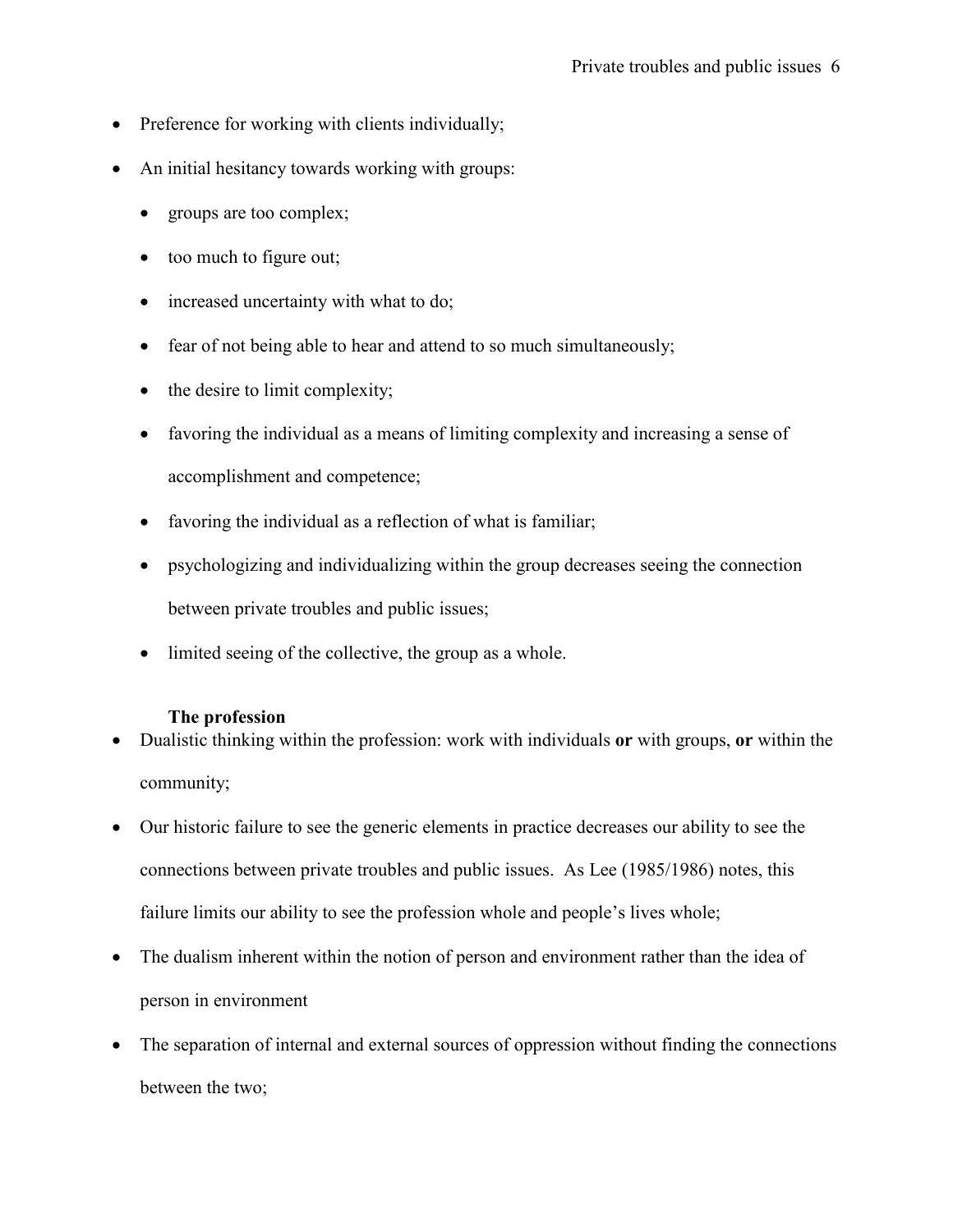- A predominant paradigm of more highly valuing individual and psychological practice;
- Systems of rewards in the profession, e.g.; hierarchies of value in professional associations;
- Professional associations and licensure laws which further a separation of private troubles and public issues;
- The very invention of the concept of clinical practice, its inherent narrow definition, and our need to expend personal and environmental resources in defense of our beliefs.

## Group work itself

- Debate among us concerning the major purpose of group work. We too discuss whether group work's purpose is individual change? Social change? Or some combination of the two;
- These debates are shown in our frequent characterizing of distinctive group types, e.g., therapy groups on one end and social action groups on the othe;.
- The separation into dichotomous group types means that groups typed as more individually focused or termed therapy will have greater difficulty seeing and addressing the public issues and those termed social action will have increased difficulty seeing and addressing the private troubles, e.g., a depression group for women; a housing group focused on improving housing;
- Third party funding for groups which focus on personal change thus compromising work on the public issues;
- Short-term nature of groups, which focuses on immediate personal change, decreases the possibility of working on private troubles and public issues.

## The agency setting

• Within our community in South Florida, the prevailing world view of clients' troubles is individualistic, psychological, and deficit-oriented;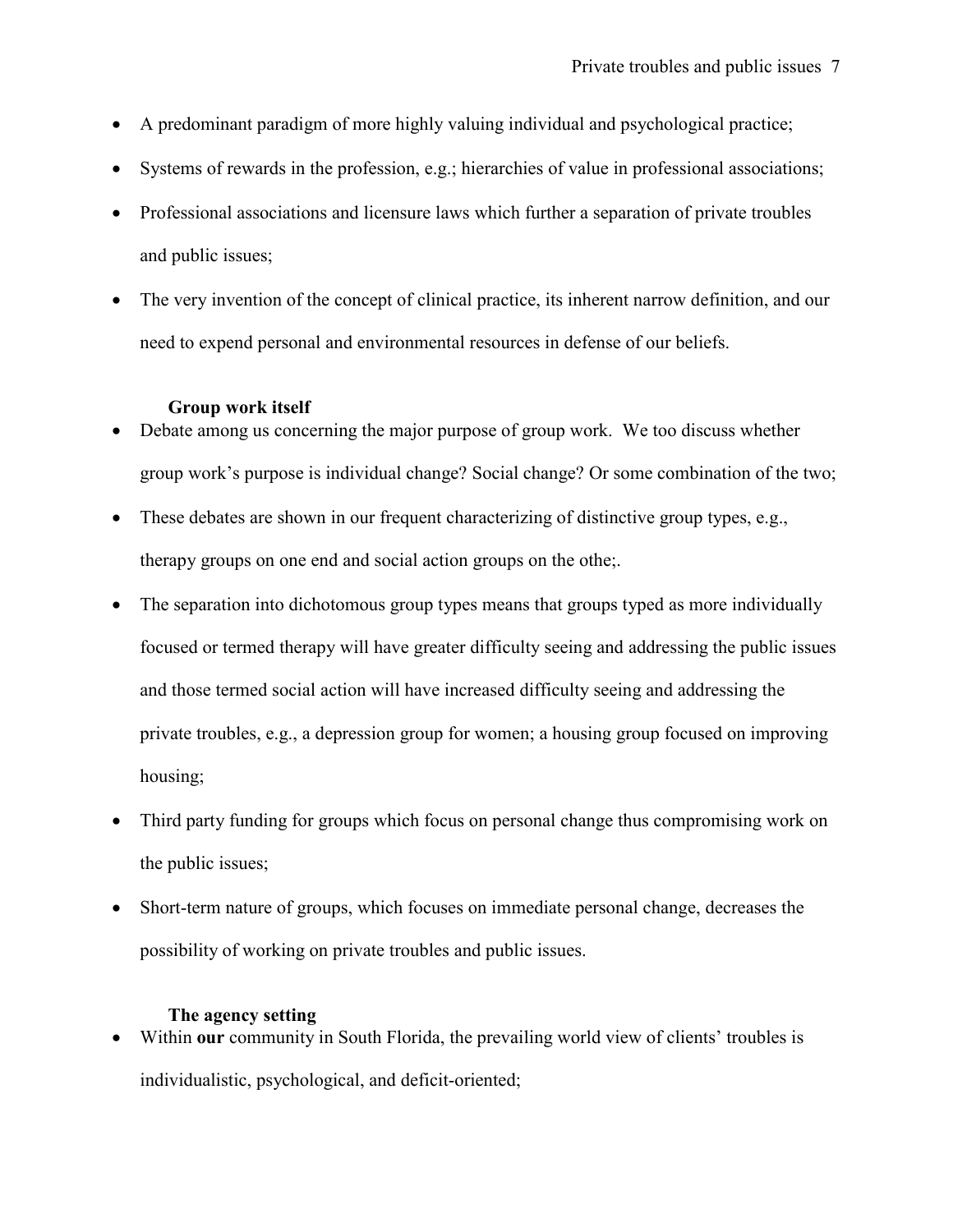- This prevailing world view helps shape students' views and induces individualistic, psychological, and deficit-oriented conceptions of service offerings and client need;
- The use of third party payers of services based in the DSM-IV reaffirms this orientation;
- Applied to group work service offerings we see the following in our community agencies:
	- Group work services which are frequently short-term in nature, e.g., six to ten weeks is supposed to fix all;
	- Dichotomous group types, e.g., task or therapy or social action which by definition ruptures the connections between private troubles and public issues;
	- The dichotomizing of expressive and instrumental aspects of groups which further ruptures the connections between private troubles and public issues, e.g., a student saying "this is a therapy group. We don't bring speakers in here;"
	- Groups very much focused on individual change and very focused away from the public issues which are integral to each of these groups, e.g., anger-management groups, selfesteem groups, parenting- skills groups, women's depression groups;
	- A concentration of authority in the worker to direct change in fast-paced, short-term, individually-oriented groups, which decrease partnership and increase the muting of clients' voices particularly concerning the public issues which bear on the private troubles.

## The subject matter of using groups to teach the connection between private troubles and public issues:

And finally we want to say that our subject itself is very complex and requires considerable effort to break the content down, organize it, infuse it, and make it manageable and usable to students.

## **CONTENT**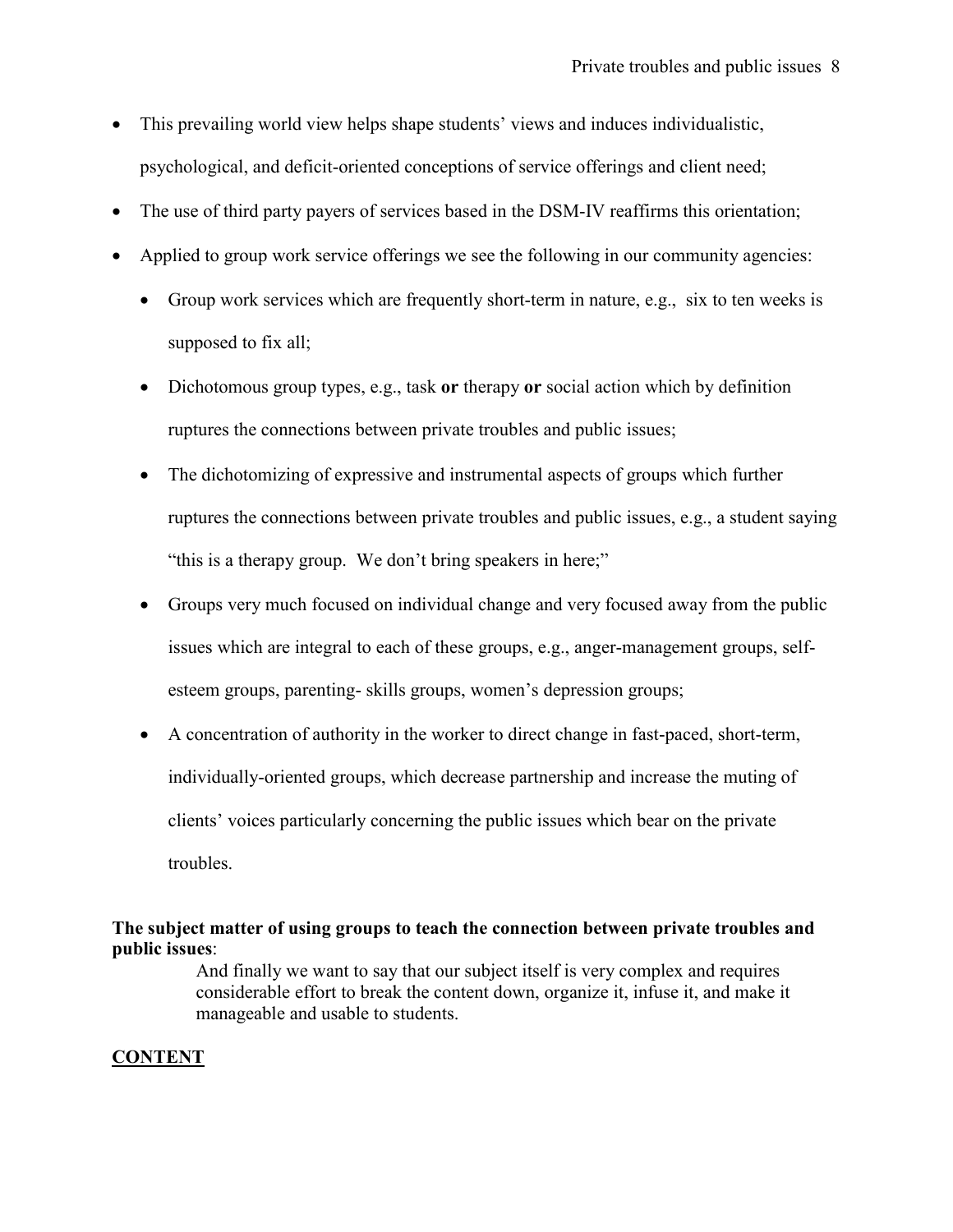The challenges just identified help shape the infusion of content on private troubles:public issues into the group work content we ordinarily teach in the Foundation and Generalist curricula. Though schools place varying emphasis on group work in their curricula and there is not uniformity about the "what" or "how" of teaching group work, there are certain group work topics and content that can be easily incorporated into most curricula that will help teach the connection between private troubles and public issues. These content areas are placed within the context of the phases of the helping process: history of the professional method, understanding the agency/community context, beginning phase, middles or work phase, and the ending phase.

#### History of Professional Method

Teaching about the history of professional method immediately introduces students to the profession's struggle with private troubles and public issues. This content provides an ideal opportunity to teach how the profession has struggled with the connection between private troubles and public issues. Though often overstated, the difference in approaches between the settlement house movement, with its social justice, environmental change, and small group emphases, and the charity organization society movement, with its individual case-by-case emphasis, highlights the competing streams of influence within the profession. This discussion can begin to socialize students to the importance of seeing the connection.

#### **Teaching Tool:** Why you want to be a social worker

- Introduces historic helping traditions;
- Introduces private troubles public issues;
- Identifies devaluing of group work and allows the introduction of the power of groups.

#### Teaching Tool: History of Professional Method Lecture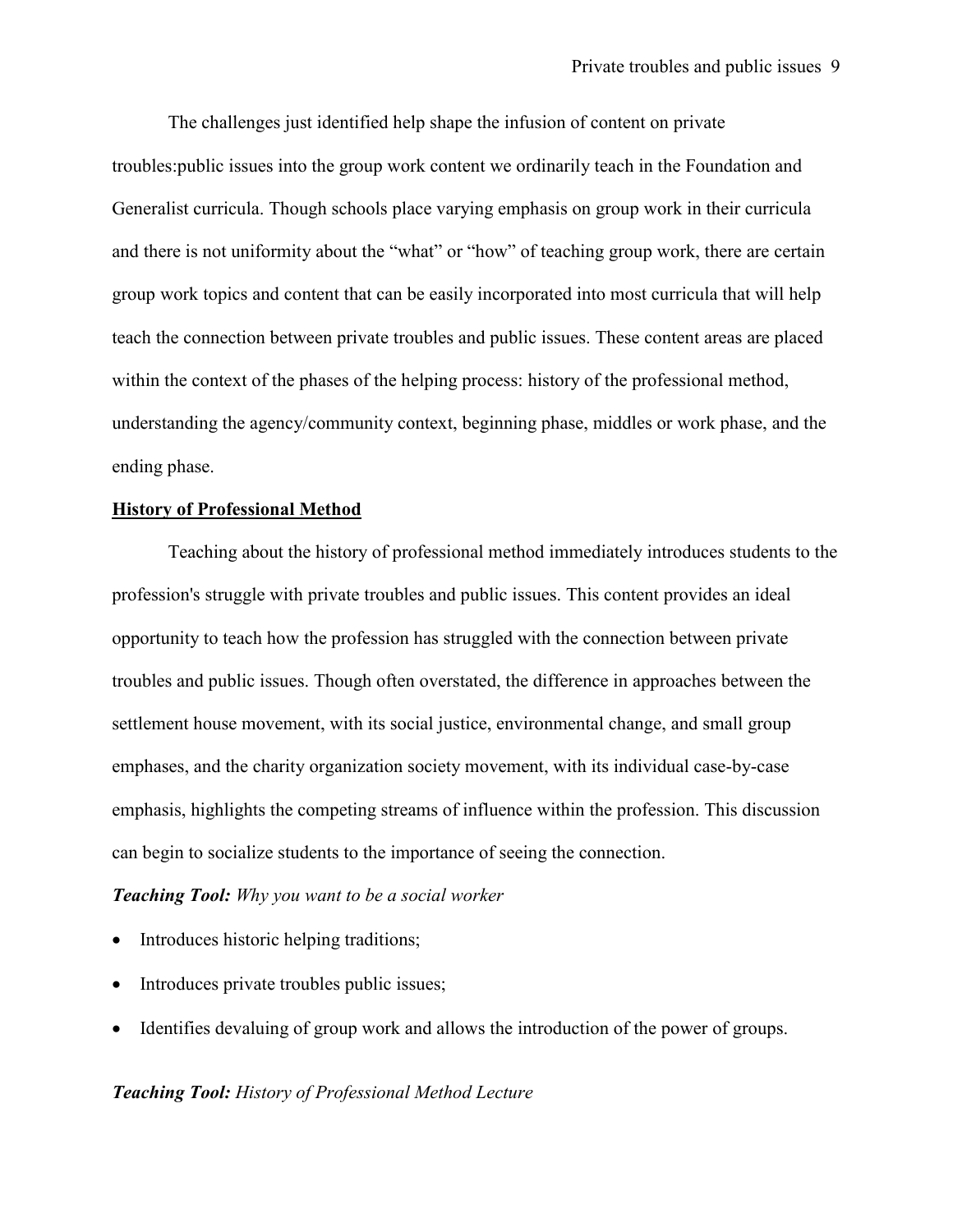- Introduces the past struggles of the profession and shows how they are still evident in today's world of practice;
- Begins to socialize students into the person in environment perspective.

#### Agency Community Context

As we teach about agency and community context we must help students see how some agencies focus on only the private troubles and overlook public issues side of problems in their definition of service. We must help expand students' problem definitions. In addition, they must learn how issues of managed care and funding limit their attention to both sides of the equation. Likewise, helping students to understand that community services are nested in community can allow students to see the public nature of problems. Societal values and beliefs about potential members and their problems and questions about societal barriers impacting potential members should be addressed. In dealing with these issues teachers can explicitly point out the connection and the influence on the service being offered and on the lives of the members.

#### Teaching Tool: Agency Fair

- Illustrates the agency influence on problem definition;
- Demonstrates that problem definition influences and may limit helping actions;
- Illustrates problem of dichotomizing public issues private troubles.

#### Beginnings

In the unit on beginnings we infuse private troubles:public issues content in the following areas: tuning-in, contracting, group planning, assessment.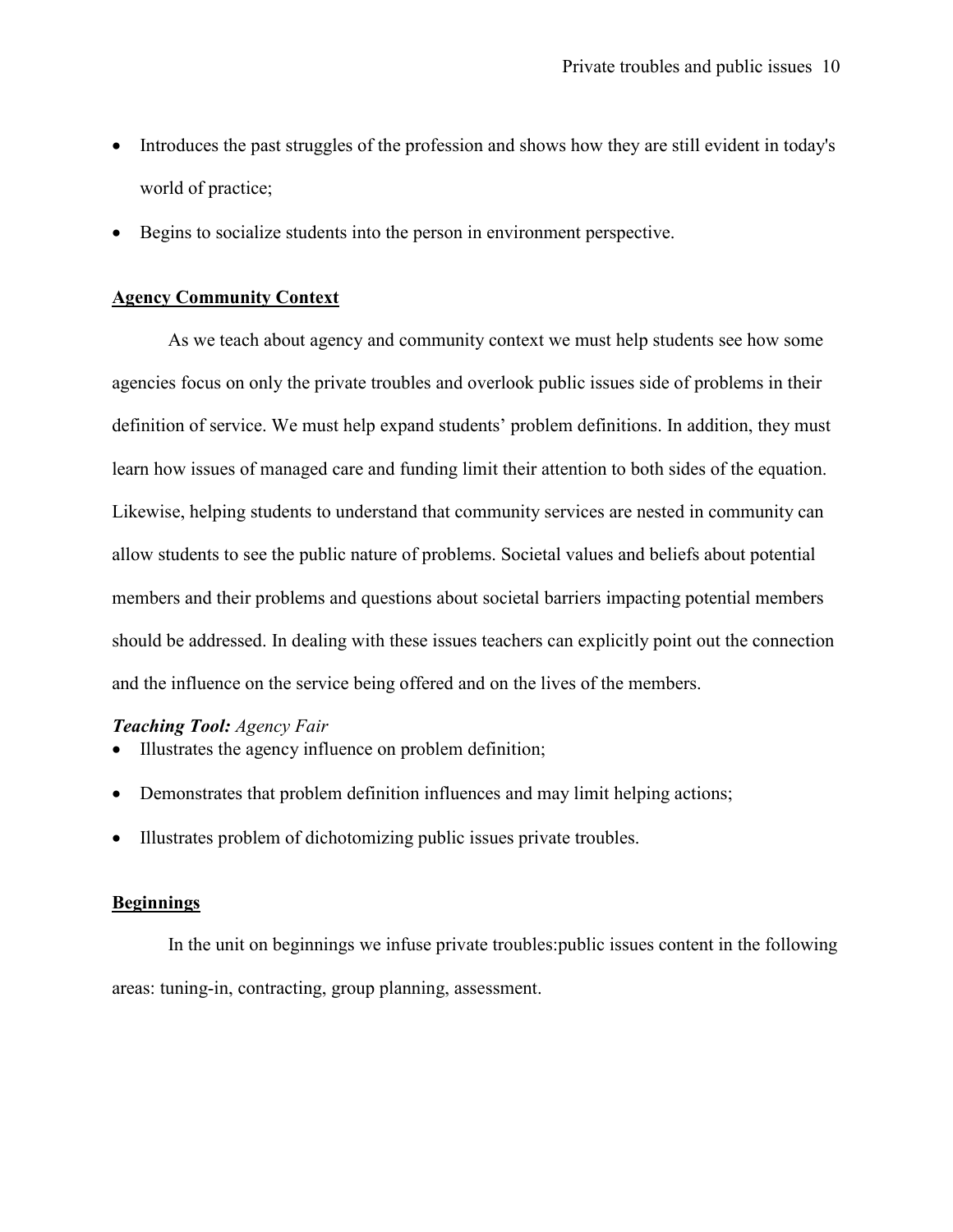#### Tuning-In

In teaching students to tune-in to the feelings and concerns members may have about a group service teachers can guide them to imagine not only the personal feelings and concerns, but also the concerns and feelings that emanate from the associated public issues. They must be taught to tune-in to both the private troubles and public issues and to increase their awareness of the relation between the two.

#### **Contracting**

Contracting with groups is an important group work skill. It involves a definition of the group purpose, worker roles, member roles, and process for work. Including Lee's (2001,) notion of empowerment as a necessary part of the contracting process provides a segue into private troubles and public issues. Contracting should, at the least, allow for the understanding of the public influence on the troubles bringing members to the group. For example, students could learn to ask, "How did you get this way? What outside yourself contributed to having this particular problem?"

#### Teaching Tool: Contracting Lecture

- Teach reaching for common ground;
- Ability to see and voice multiple themes;
- Teach how to reach for public influence on members' private troubles and translate into working agreement.

## Teaching Tool: Group Contracting Process Recording

- Teaches the search for commonality;
- Public policy issues concerning foster children are inherent in boy's discussion. Able to point to the connection.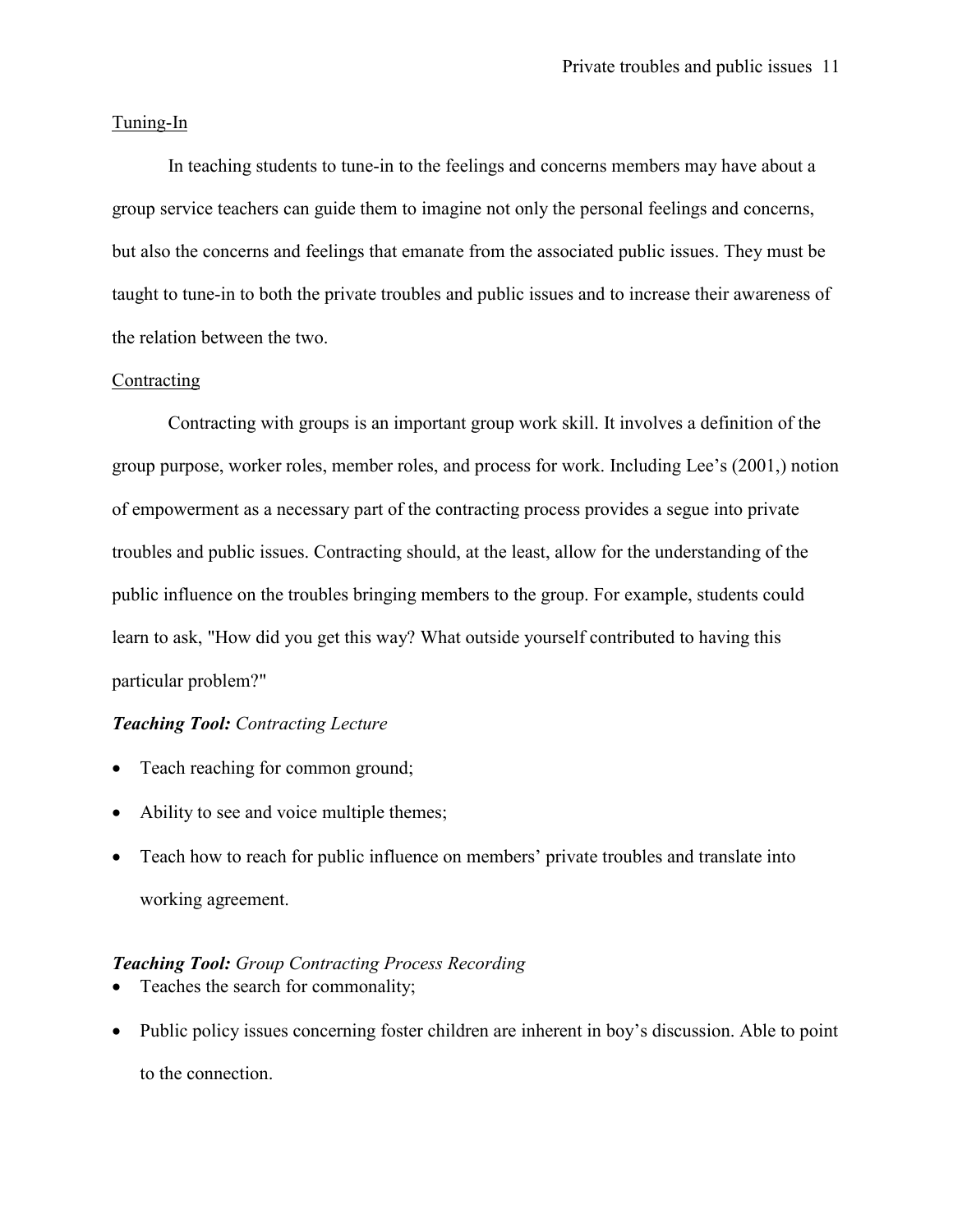#### Group Planning

Group planning provides ample opportunities to teach the connection between private troubles and public issues. Two typical planning areas are especially rife with opportunity. These are group purpose and member need.

Teaching about the importance of a clear group purpose is fret with challenges and opportunities in teaching about private troubles:public issues. Quite often group purpose is defined along instrumental, expressive, or psychoeducational lines. Students must be taught that private troubles and public issues are inherent in all groups, but that the potential to address both is often limited by dichotomous definitions of group purpose and type. There must be room in "therapy" groups for the inherent public issues. Likewise there must be room in instrumental or task groups to work on the associated private troubles. To proceed else wise is to deny the reality of human experience.

The idea of forming a group around the identification of unmet need provides a window of opportunity to infuse private troubles:public issues content into the teaching. Too often students try to form groups without a clear recognition of a felt need among a group of people. Helping students to identify a common felt need and the internal and external influences on that need will point to the connection between public and private issues.

## Teaching Tool: Group Planning Exercise

• When teaching agency and community context we must teach how some agencies focus on only the private troubles and overlook the public issues side of problems in their definition of service, thus expanding students' problem definitions;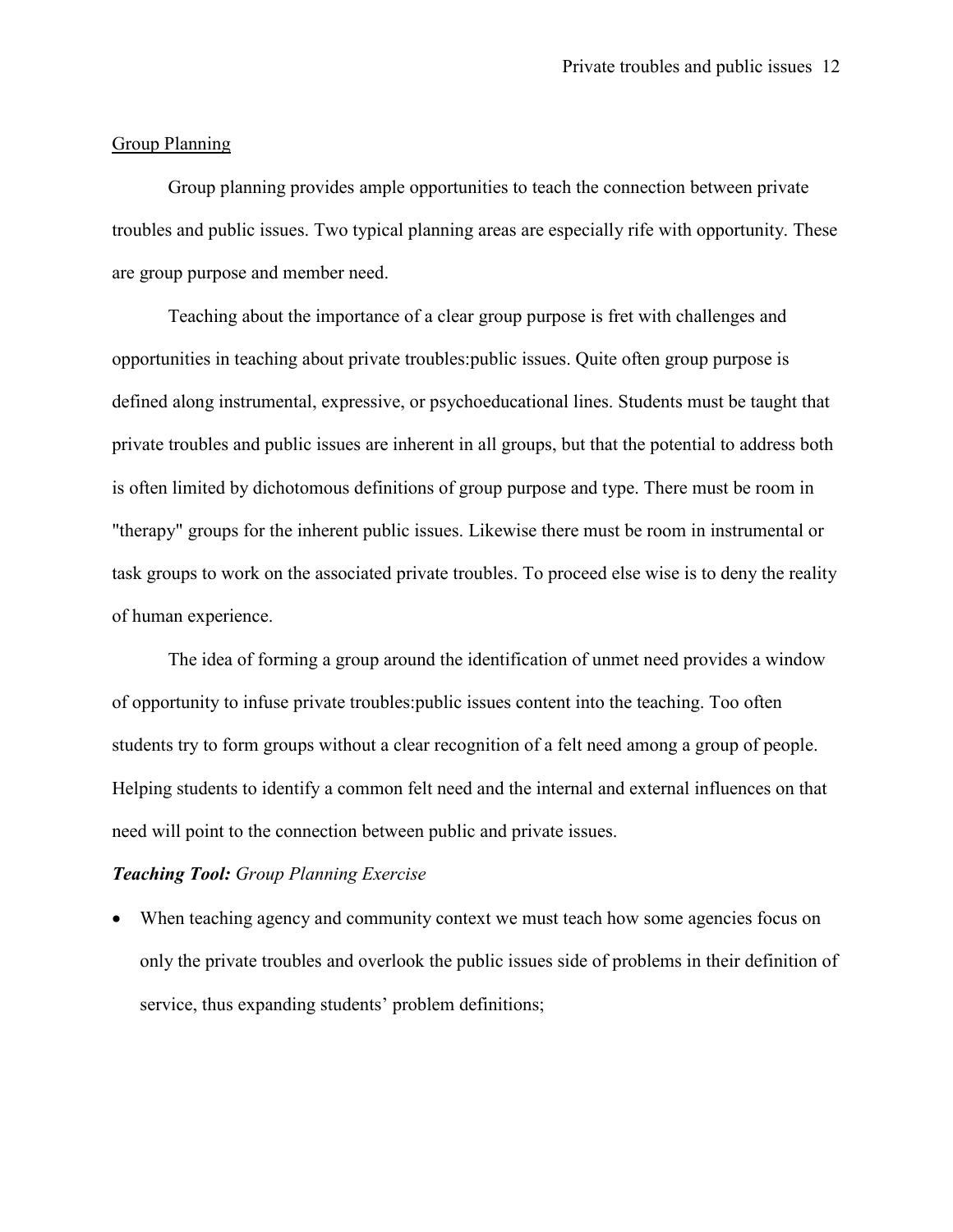- Students must be taught that private troubles and public issues are inherent in all groups, but that the potential to address both is often limited by dichotomous definitions of group purpose and type;
- Helping students to identify a common felt need and the internal and external influences on that need will point to the connection between public and private.

#### **Assessment**

Assessment and its place in social work practice has been one of the defining features of many of the professional battles in which social work educators and practitioners have engaged. Regardless of the particular "school" to which one ascribes, assessment requires the "…the collection of relevant information, its systematic organization, and the analysis and synthesis of the data" (Germain &Gitterman, 1996, p. 101). When teaching students to assess the members of their groups and the group as a whole, teachers should construct questions and assignments that also include inquiry into the social and political context of the helping encounter and problems addressed. In addition, students must learn to assess the extent to which public issues bears on the private troubles of the group and its members and their ability to work on public issues.

## Teaching Tool: Stages of Group Development Lecture

- Students are taught to assess the group's stage of development and how private troubles and public issues affect that development;
- As the group develops the group as a whole influences individual behavior thus strengthening the members' abilities to work on the private:public issues;
- On a smaller scale, students can see how members' private troubles in group are connected to the public issues nature of the group as a whole.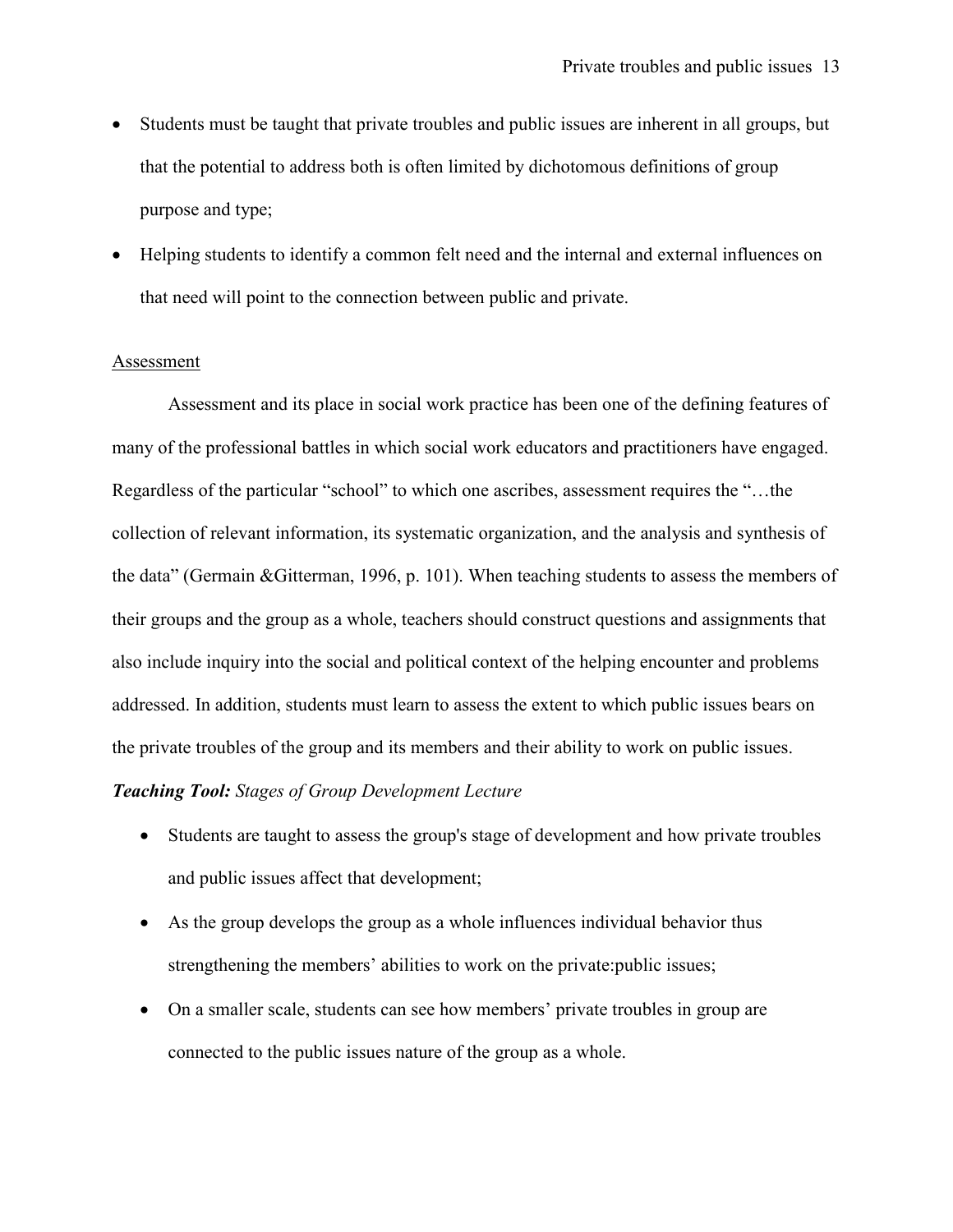#### Teaching Tool: Assessment Diagram

• Teach students to assess the impact of multiple influences on member problems as well as group processes.

## Teaching Tool: Assessment Questions

- For each private trouble identify the public issues to which it is connected;
- For each private trouble, identify internal and external sources of oppression and elaborate upon the connection between the two

#### Middle or Work Phase

After teaching students the skills of beginnings, our curriculum moves to the work phase of helping individuals, families, and groups. Regardless of how a school organizes its curriculum, teachers should look for the specific ways to include content on private troubles:public issues that are inherent in their curricular organization. In our school we have realized that each problem domain we address in the work phase offers unique opportunities to highlight the connection between private troubles and public issues. The connection does not have to be a major topic of instruction, but can easily be integrated into the lessons taught. We offer our insights as an example.

#### Point of Entry

Students must learn to see that the initial definition of work with a group serves as a point of entry. From the initial point of entry the group can decide to move into other spheres of work. In our curriculum we teach students to help with what Germain and Gitterman (1996) define as problems in living. These definitions serve as the conceptual basis for framing a point of entry and include interpersonal stressors, environmental obstacles, and life transitions. Groups may begin working on a life transition, for example, moving from welfare to work, but realize a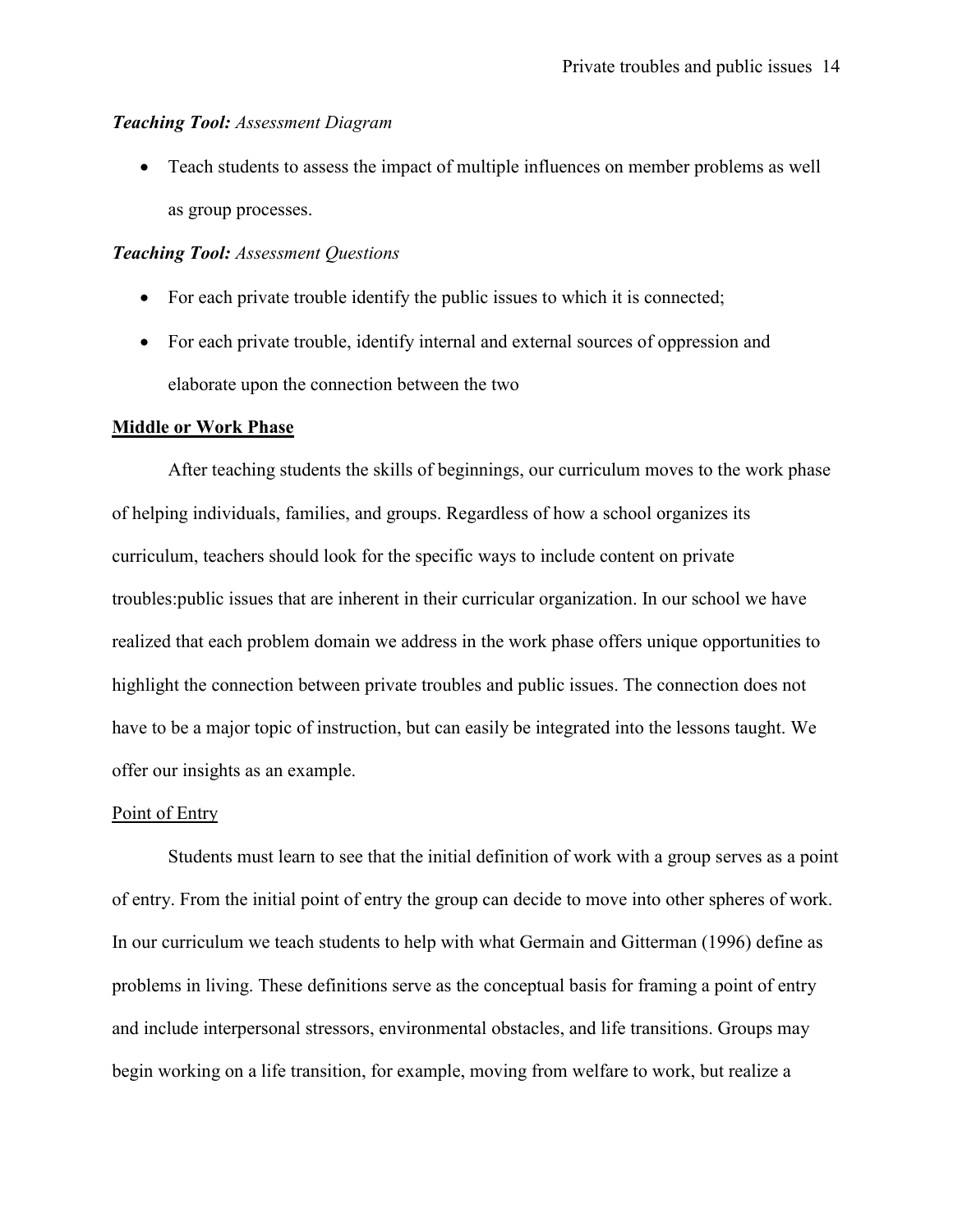public issue may be presenting an environmental obstacle to successfully navigating the life transition. Students must be taught to help the group shift into the associated area of work.

#### **Teaching Tool:** Group for mothers in a halfway house

• Demonstrates how a worker can move from working on life transitions, the initial point of entry, to public issues.

#### Problem Domains

When helping students learn how to help group members with interpersonal stressors that occur within groups a simple question about the environmental influences on the interpersonal stressor can beautifully illustrate the influence of public issues on what is occurring within their groups. A case in point involves one student who described a maladaptive pattern of communication she noticed in her group. She described a pattern of resistance to considering leisure skills training for a group of adolescent boys who were in trouble in school. She kept pressing the boys to consider alternative leisure activities, and the more she pushed the more they ignored or laughed at her. When she was asked to examine what community, societal, or political forces may be impacting this power struggle among the members and herself she realized that the boys lived in a very poor area with no recreational services at all. Sharing this realization with the boys at the next meeting promoted the group's work on the many impinging public issues in their lives.

Another problem domain in which we teach group work skills is environmental obstacles. This problem area is rich with opportunities to teach the connection between private troubles and public issues. Quite often students psychologize problems that are inherently environmental. Helping students understand the problems as environmental, and then helping them to find ways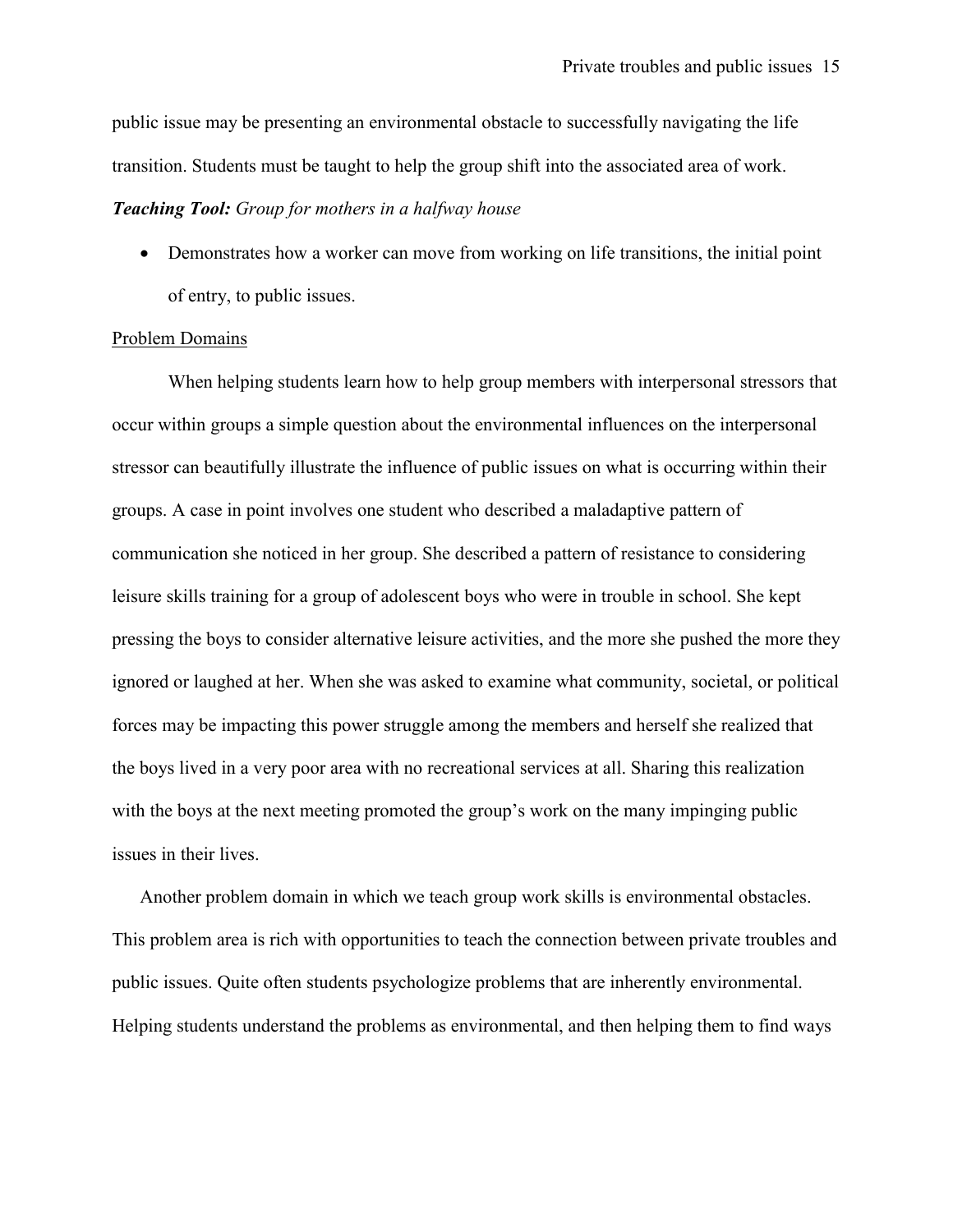for their groups to work on the environmental obstacle go a long way towards teaching the importance of understanding the nature of private troubles:public issues.

Teaching Tool: Process Recording from Floor Group in Nursing Home

- Highlights students' propensity to psychologize;
- Demonstrates the public issues/private trouble connection.

## Teaching Tool: Environmental Obstacle Lecture

- Environmental obstacles always have a public issues component;
- Students must be taught to see the connections, but also be able to work on the emotional component as they work on environmental obstacles.

Finally, in teaching students to help groups work on stressors resulting from life transitions we look for ways to teach the connection. This is best done by asking students to assess the strengths and limitations in the group members' environments.

#### ENDINGS

The final unit in the integrated practice sequence concerns endings and termination. We infuse private troubles:public issues in this unit in several ways. For example when teaching students to help the members identify future work that might be done after the group ends, we discuss how work on public issues could be a part of what is identified. Additionally, when short term individually focused groups terminate students are asked to think about how these groups could be transformed into groups that begin working on public issues.

#### **CONCLUSION**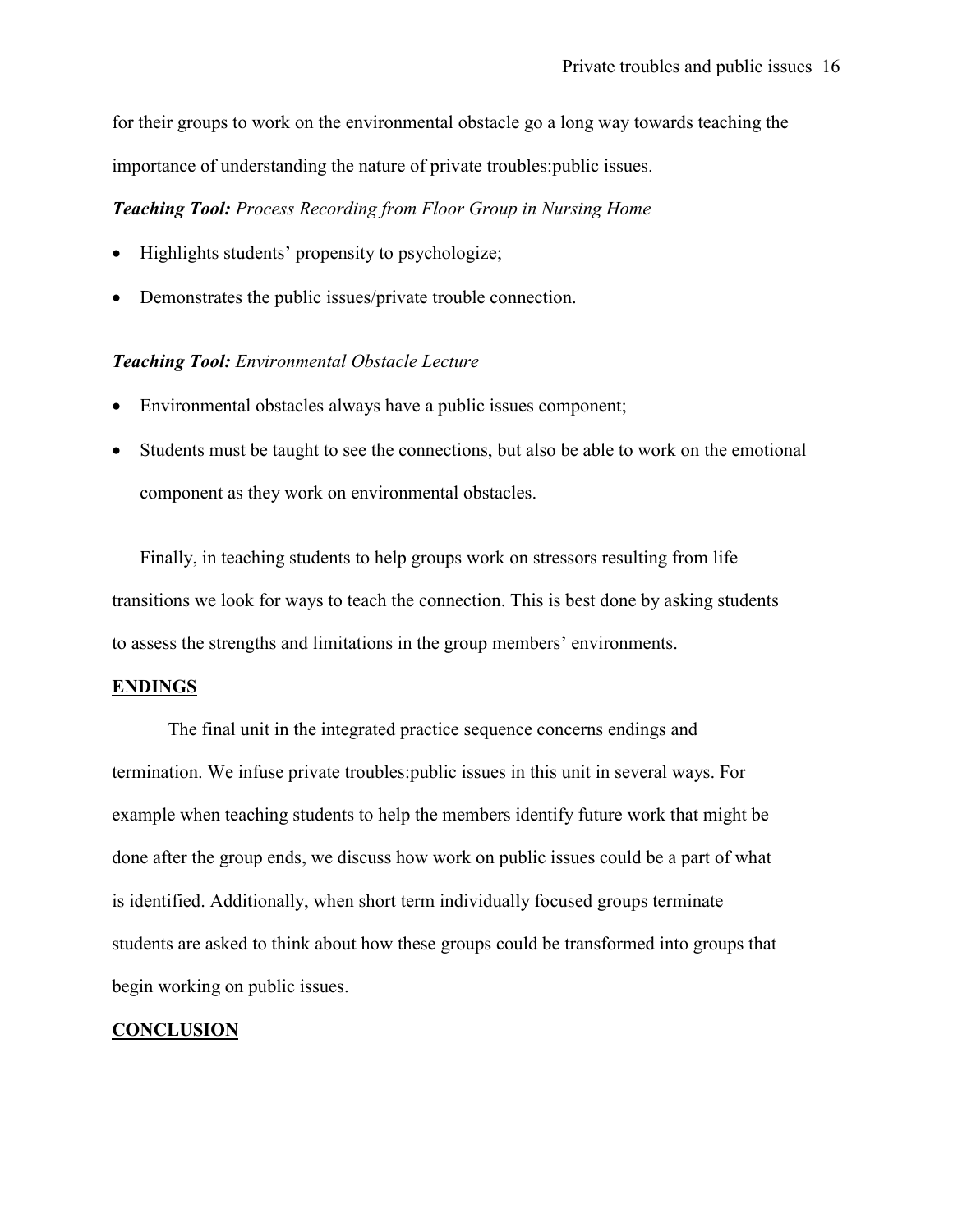The false dichotomy between public issues and private troubles is deeply ingrained within our society, and there are numerous forces that work to obscure the connections between private pain and social influences. To counter these pervasive forces social work educators must constantly find teaching moments to assist students to see the important connections. Though the infusion should occur throughout the social work curriculum, group work offers an ideal and parsimonious medium for teaching the content. By outlining many of the challenges to teaching the connection between private troubles and public issues and then offering some teaching strategies and tools we hope to foster discussion and new study about how to better infuse the content. Who better to undertake this task than group work?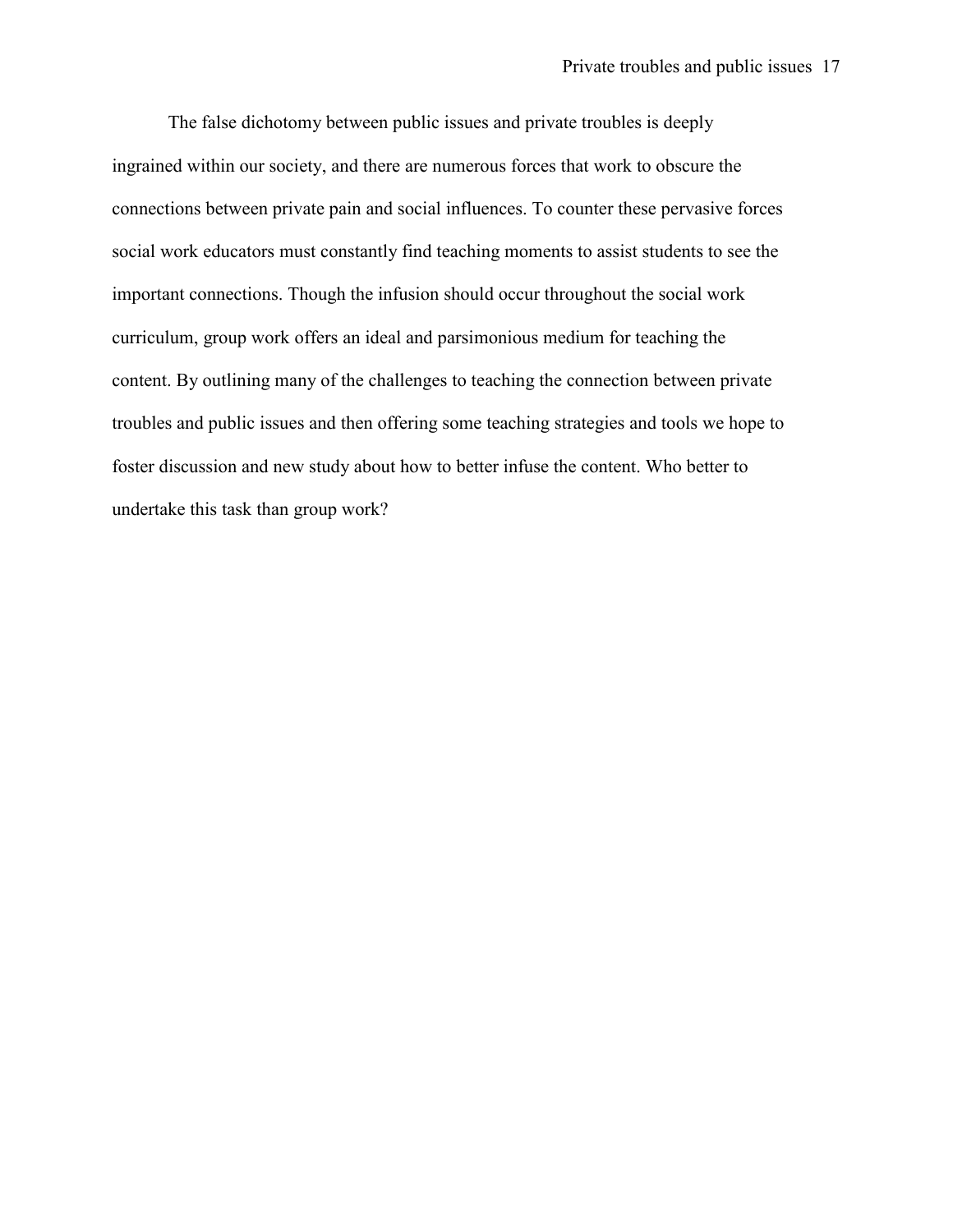# TEACHING TOOLS

| <b>Teaching Tool</b>               | <b>Teaching Concepts and Content</b>                                                                                                                                                                                            |
|------------------------------------|---------------------------------------------------------------------------------------------------------------------------------------------------------------------------------------------------------------------------------|
| Why you want to be a social        | Introduces historic helping traditions                                                                                                                                                                                          |
| worker exercise                    | Introduces private troubles public issues<br>$\bullet$                                                                                                                                                                          |
|                                    | Identifies devaluing of group work and allows the<br>$\bullet$                                                                                                                                                                  |
|                                    | introduction of the power of groups                                                                                                                                                                                             |
| <b>Historic Traditions Lecture</b> | Introduces the past struggles of the profession and shows<br>$\bullet$<br>how they are still evident in today's world of practice<br>Begins to socialize students into the person in<br>$\bullet$<br>environment perspective    |
| <b>Agency Fair</b>                 | Illustrates the agency influence on problem definition.<br>$\bullet$                                                                                                                                                            |
|                                    | Demonstrates that problem definition influences and may<br>limit helping actions                                                                                                                                                |
|                                    | Illustrates problem of dichotomizing public issues/private<br>$\bullet$<br>troubles                                                                                                                                             |
| Tuning In Exercises                | Increases consciousness of private troubles: public issues<br>$\bullet$                                                                                                                                                         |
|                                    | Teaches how to tune into both private and public<br>٠                                                                                                                                                                           |
|                                    | Teaches internalized oppression<br>$\bullet$                                                                                                                                                                                    |
| Contracting                        | Teaches reaching for common ground<br>٠                                                                                                                                                                                         |
|                                    | Teaches ability to see and voice multiple themes<br>٠                                                                                                                                                                           |
|                                    | Teaches how to reach for public influence on members<br>private troubles and translate into working agreement                                                                                                                   |
| Group Planning Exercise            | Teaches students to see how some agencies focus on only<br>$\bullet$<br>the private troubles and overlook the public issues side of<br>problems in their definition of service, thus expanding<br>students' problem definitions |
|                                    | Teaches that private troubles and public issues are<br>$\bullet$<br>inherent in all groups, but that the potential to address<br>both is often limited by dichotomous definitions of group<br>purpose and type.                 |
|                                    | Identify a common felt need and the internal and external<br>influences on that need will point to the connection<br>between public and private.                                                                                |
| <b>Assessment Handout</b>          | Assess the extent to which public issues bears on the private                                                                                                                                                                   |
|                                    | troubles of the group and the ability of the group to work on<br>the public issue.                                                                                                                                              |
| Assessment question                | For each private trouble identify the public issues to<br>which it is connected                                                                                                                                                 |
| Assessment question                | For each private trouble, identify internal and external<br>$\bullet$<br>sources of oppression and elaborate upon the connection<br>between the two.                                                                            |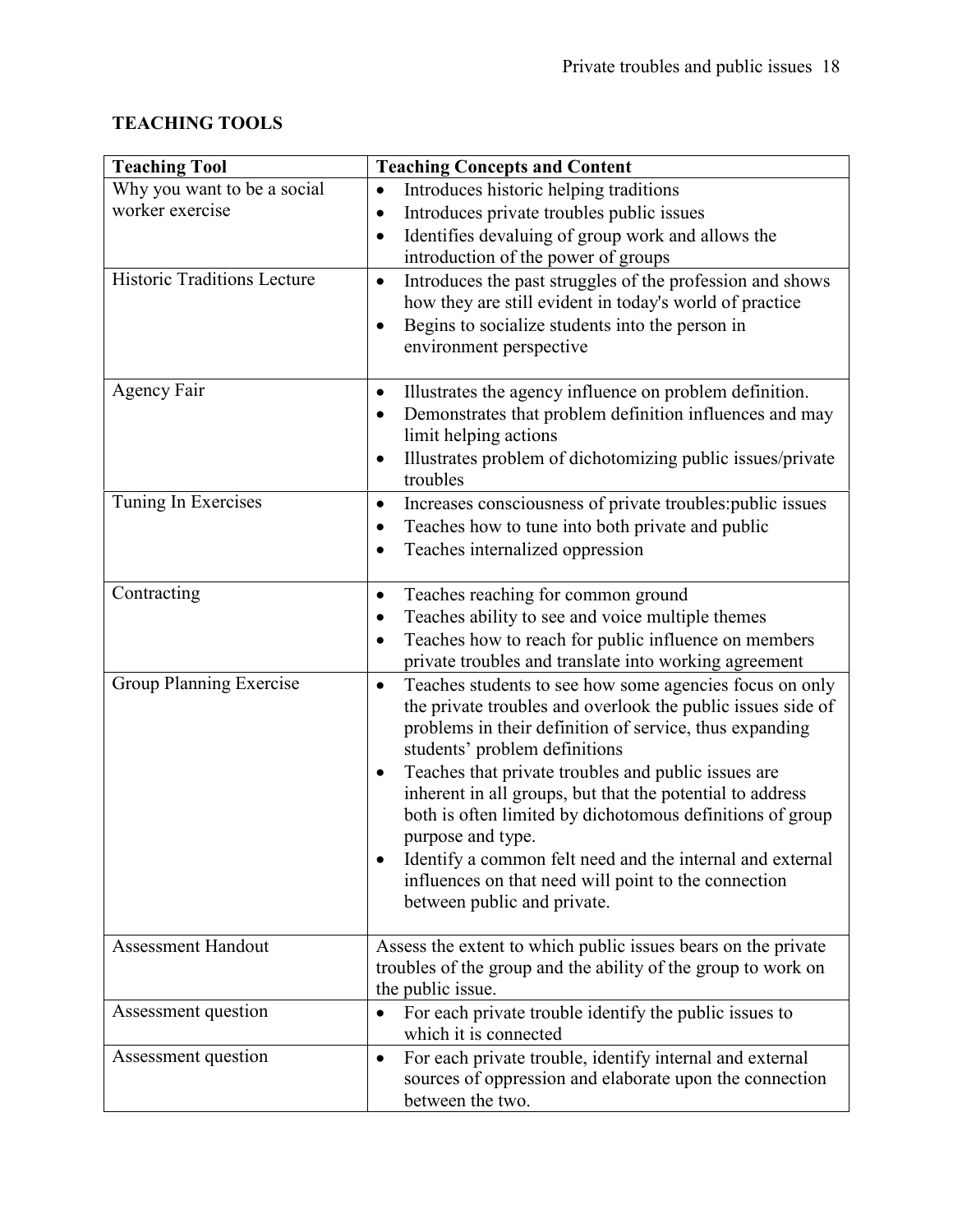| <b>Dysfunctional Interpersonal</b> |                                                                          |
|------------------------------------|--------------------------------------------------------------------------|
|                                    | Environmental stressors often impact interpersonal                       |
| Stressor assignment                | stressors                                                                |
| <b>Environmental Obstacles</b>     | Environmental obstacles always have a public issues<br>$\bullet$         |
| Assignment                         | component. Students must be taught to see the                            |
|                                    | connections, but also be able to work on the emotional                   |
|                                    |                                                                          |
|                                    | component of the environmental obstacles                                 |
| Life Transitions Assignment        | Teaches students to assess the strengths and limitations in<br>$\bullet$ |
|                                    | the members' environments and their impact on members'                   |
|                                    | private troubles.                                                        |
| Process recording from Floor       | Highlights students propensity to psychologize                           |
| Group in Nursing Home              | Demonstrates the public issues/private trouble connection<br>$\bullet$   |
| <b>Group Contracting Process</b>   | Teaches the search for commonality<br>$\bullet$                          |
| recording                          | Teaches the connection between the private troubles of                   |
|                                    | the foster children and the public policy affecting their                |
|                                    | lives                                                                    |
|                                    |                                                                          |
| Group for mothers in a half-way    | Demonstrates how a worker can move from working                          |
| house case                         | on life transitions to public issues                                     |
| <b>Stages of Group Development</b> | Demonstrates that as a group develops, the group as a<br>$\bullet$       |
| Lecture                            | whole influences individual member behavior. On a                        |
|                                    | smaller scale, students can see how members' private                     |
|                                    | troubles in group are connected to the public issues                     |
|                                    |                                                                          |
|                                    | nature of the group as a whole                                           |
| <b>Scapegoating Lecture</b>        | Internalization of oppression<br>$\bullet$                               |

PURPOSE: The objectives of this exercise are to: help students develop increased consciousness regarding their motivation for social work and whether they place their preference for individual or social change or a combination of the two; to provide a segue to the history of professional method and to introduce some of our major professional debates around professional purpose.

Infused private troubles:public issues content is highlighted below.

## WHY DO YOU WANT TO BE A SOCIAL WORKER?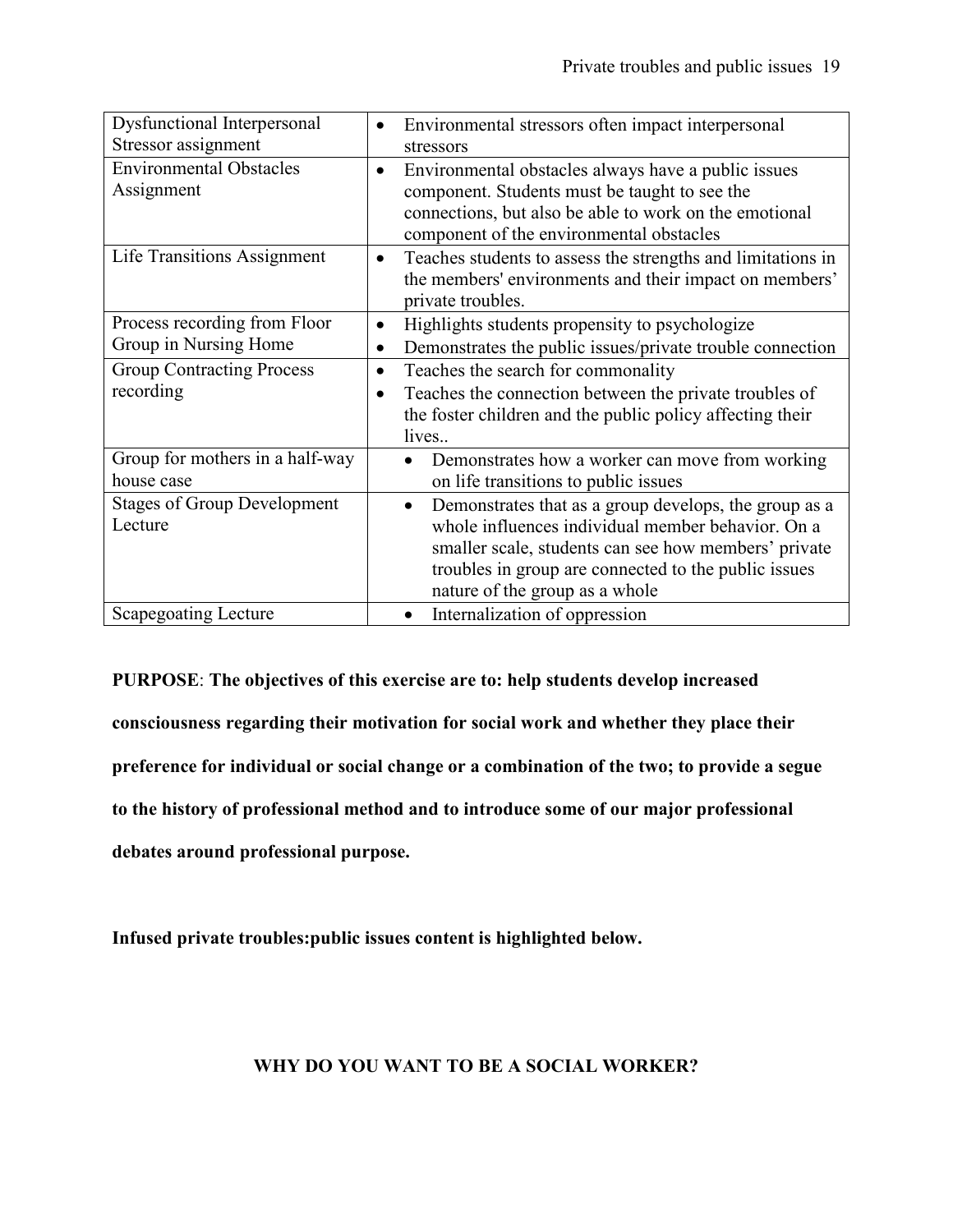I have a hunch I'd like to begin testing out today....I bet our early history of professional method, our early ways of helping lie within your aspirations for yourself and the profession.

Why did you choose social work? Most students identify their desire to assist with individual change as their primary motivation.

What is your vision of social work? Ascertaining students' vision helps shape our presentation of the profession's charge between private troubles and public issues.

Meet in groups of five and discuss the two questions. Have a note taker and then we will compare notes.

Put answers on board and group them according to private troubles or public issues/ social justice and social change or deficit focused or individual change or somewhere between in a person:environment configuration.

As we think together about your answers to the questions (your vision and why social work), about historical traditions, and soon about your own agencies - we will be thinking about four major questions:

- 1. What view of social work is projected?
- 2. How is society viewed?
- 3. How are clients and their problems in living viewed?
- 4. What is the view of the helping process? What is done to help?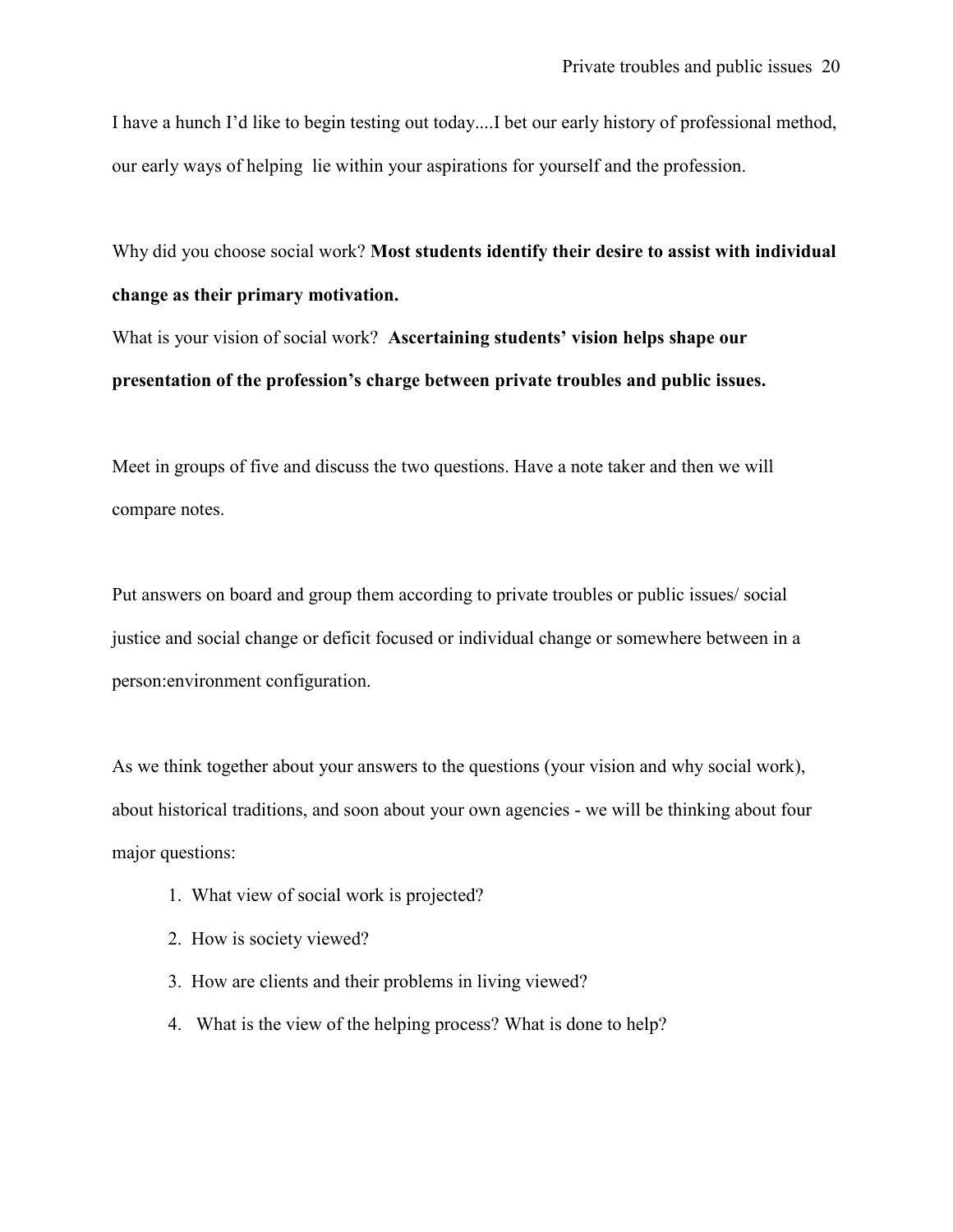Working with the students' productions allows us to shape our discussion of the mission of the profession between private troubles and public issues.

#### AGENCY EXERCISE: SOCIAL SERVICE INTAKE INTERVIEW

Purpose: The objectives of this assignment are to illustrate agency influence on problem definition and how problem definition may influence and/or limit helping actions. Additionally, the problem of dichotomizing public issues and private troubles is illustrated.

The Client and the Client's story are as follows:

Ms. Ramirez, a 38 year old, Cuban-American, single mother has become very worried about her 8-year-old son Julio. Since Hurricane Andrew Julio has become increasingly noncommunicative. In addition, Ms. Ramirez is quite concerned that Julio has begun to frequently wet the bed at night. Ms. Ramirez has two other children, a girl age 15 and boy age 12. Prior to the hurricane six months ago all three children lived with Ms. Ramirez and Ms. Ramirez's mother in the family home. Since the home was destroyed by the hurricane the family has been divided and are living separately. Ms. Ramirez and Julio are living together in the home of a friend. The 15-year-old daughter is living with a school friend and her family across town, while Ms. Ramirez's mother has taken her 12-year-old grandson to stay with a relative out of state.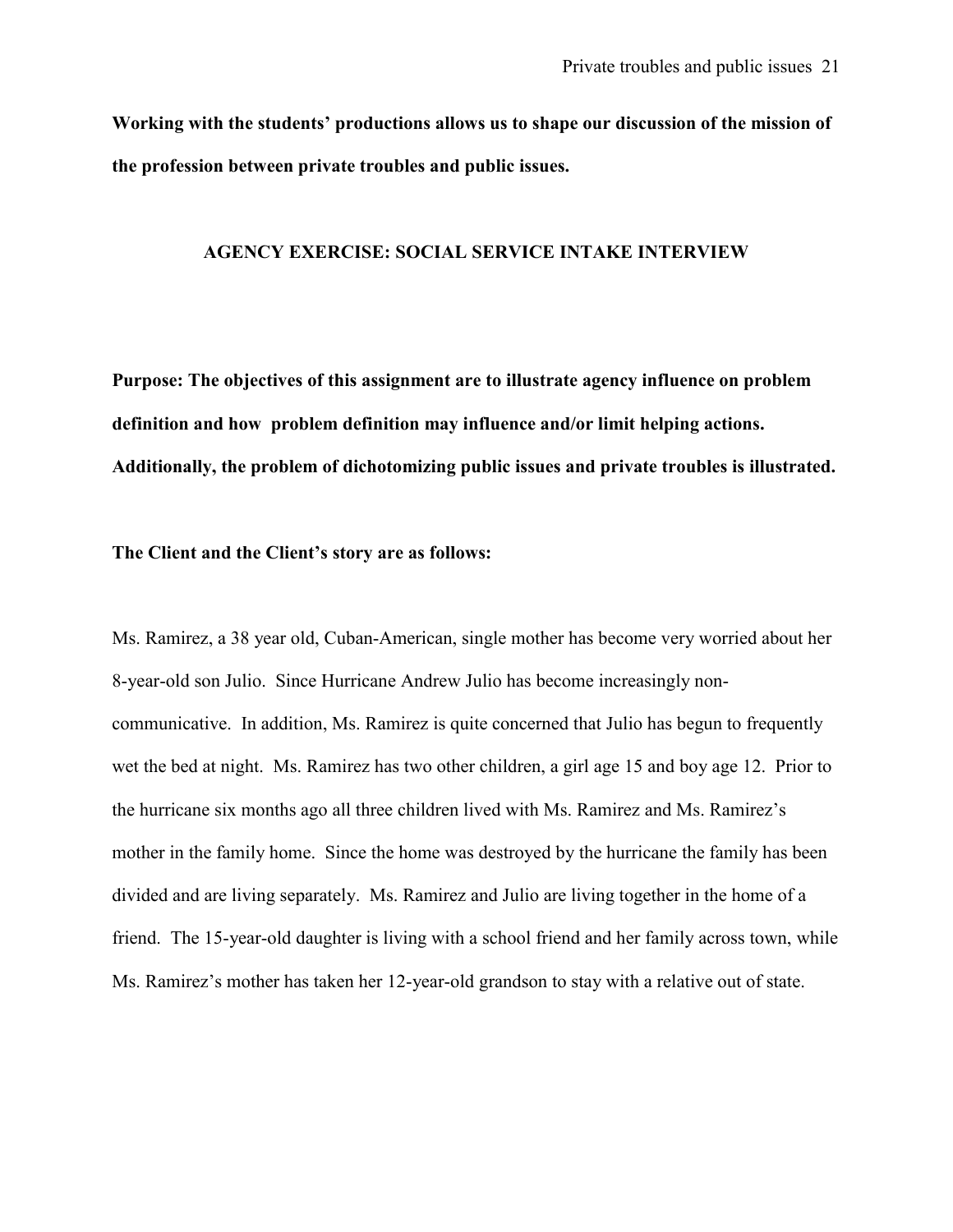## 1. Department of Children and Family (DCF)

Ms. Ramirez and Julio were sent to your agency after Julio's teacher submitted several complaints to the school counselor about Julio. The teacher's complaints focused on her concerns about Julio's seemingly sudden and extremely withdrawn behavior, his minimal communication, and her knowledge regarding his current living arrangements. After the school counselor could not reach Ms. Ramirez on two occasions regarding this matter she contacted DCF.

## 2. Big Brother/Big Sisters Association

Ms. Ramirez has grown increasingly concerned about the changes in her son's behavior and her inability to reach him. When she received a flyer in the mailbox describing the services offered by the Big Brother/Big Sisters Association she decided to contact them regarding Julio.

## 3. Hospital Emergency Room

Having no source of either private or public medical insurance Ms. Ramirez felt she had no choice but to take Julio to a hospital to seek the advise of a physician. After being interviewed by the emergency room nurse Ms. Ramirez and Julio were referred to the emergency room social worker.

## 4. Community Mental Health Center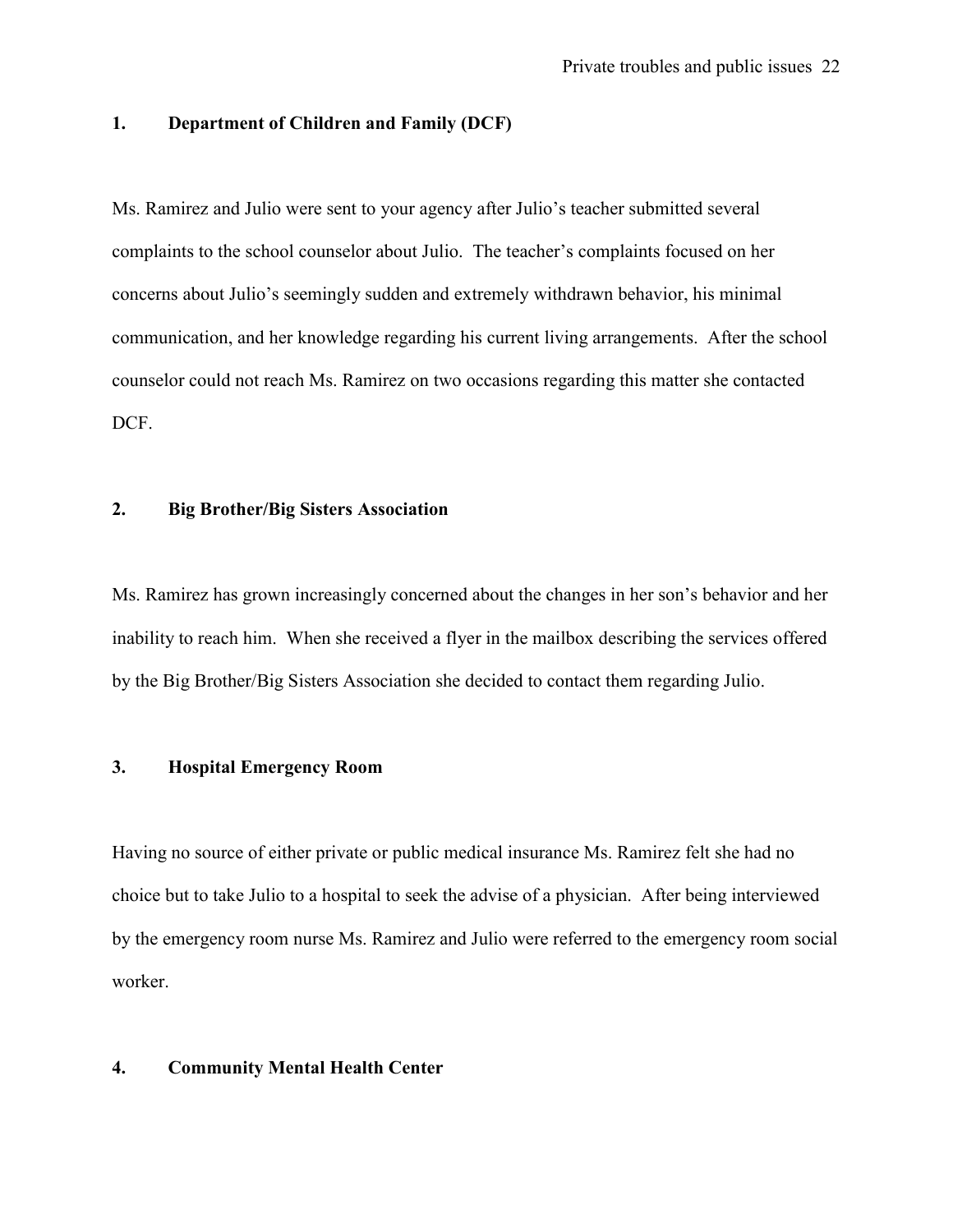Ms. Ramirez recently shared her concerns about Julio with the friend with whom they are currently living. Her friend told her about a Community Mental Health Center in the neighborhood and suggested Ms. Rameriz go to the center and see if they might be able to help.

## 5. After School Program at local neighborhood community center

One of Ms. Ramirez's co-workers told her about an after school program at the local neighborhood community center. The co-worker said that the activities and programs at the community center really kept her son entertained and helped him to make friends. Ms. Ramirez decided to go to the center and see if they could offer anything for her son.

## AGENCIES:

- Must tune-in to the specific philosophy, structure and services supported by your agency.
- Must figure out what you can offer Ms. Ramirez and/or her son **based on the agency** definition of service and the agency mandate.
- Must prepare to have a conversation with Ms. Ramirez.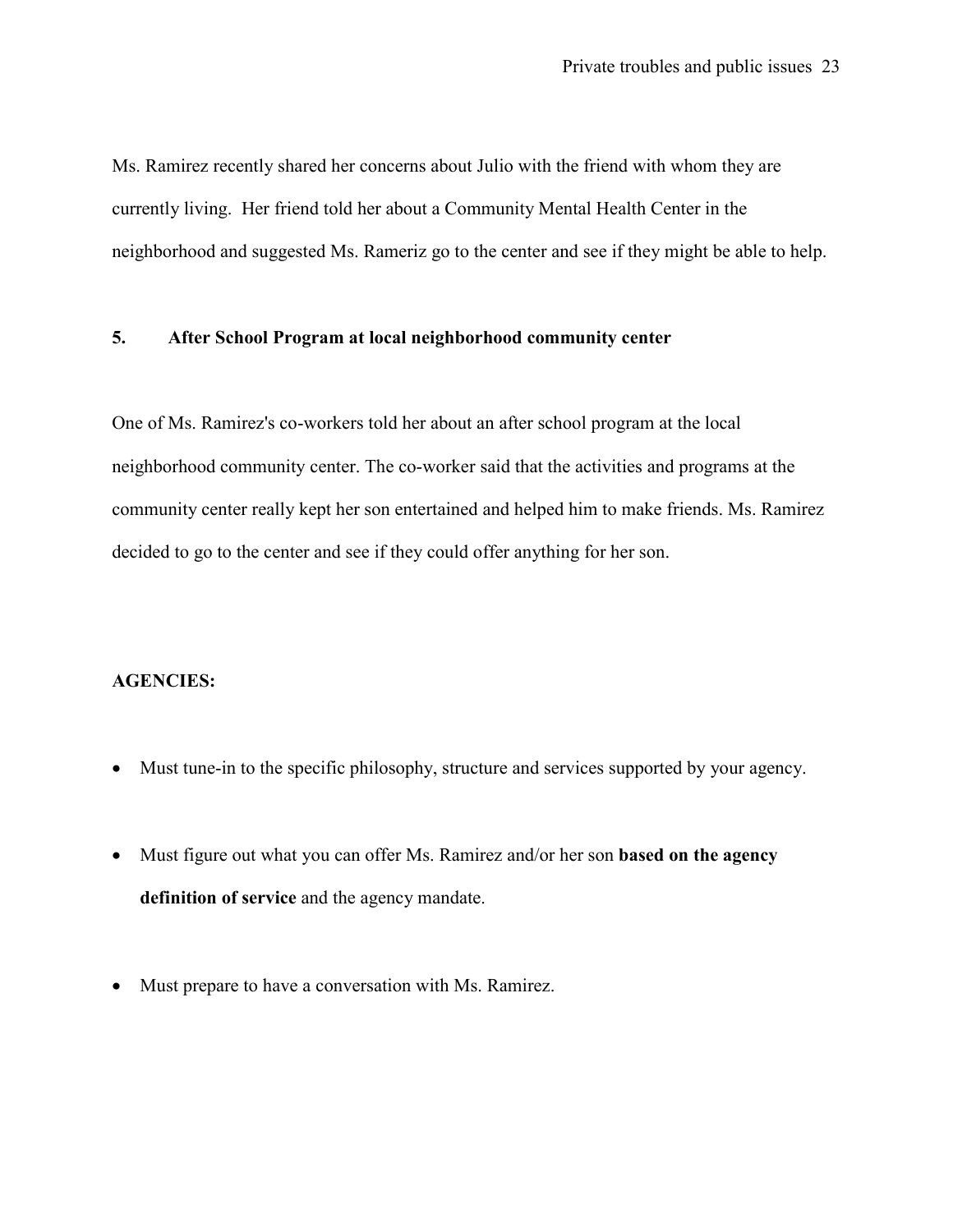#### MS. RAMIREZ AND JULIO:

- Ms. Ramirez think about what your concerns are regarding Julio and think about what kind of assistance you feel he might need.
- Julio needs to think about what he may be feeling and experiencing at this point in his life and how he feels about his Mother seeking the assistance of an agency.
- Think about what you want to ask of an agency.

Ms. Ramirez and Julio will make their way to each agency and we will take turns looking in on the first portion of an intake interview between agency and client.

After role playing occurs lead the class in a discussion about the various helping activities proposed by the various agencies. Highlight the similarities and major differences.

PURPOSE: This contracting record is introduced to teach the skills of tuning-in and contracting. The tuning in exercise could be used to tune in to both the private troubles and the public issues inherent in this group. The first two sessions falter because the worker is too embarrassed to engage the potential members in discussion of their private troubles and the obvious public issues which bear on their lives. Without a common ground there is no hope of working on any issues for which the group was proffered.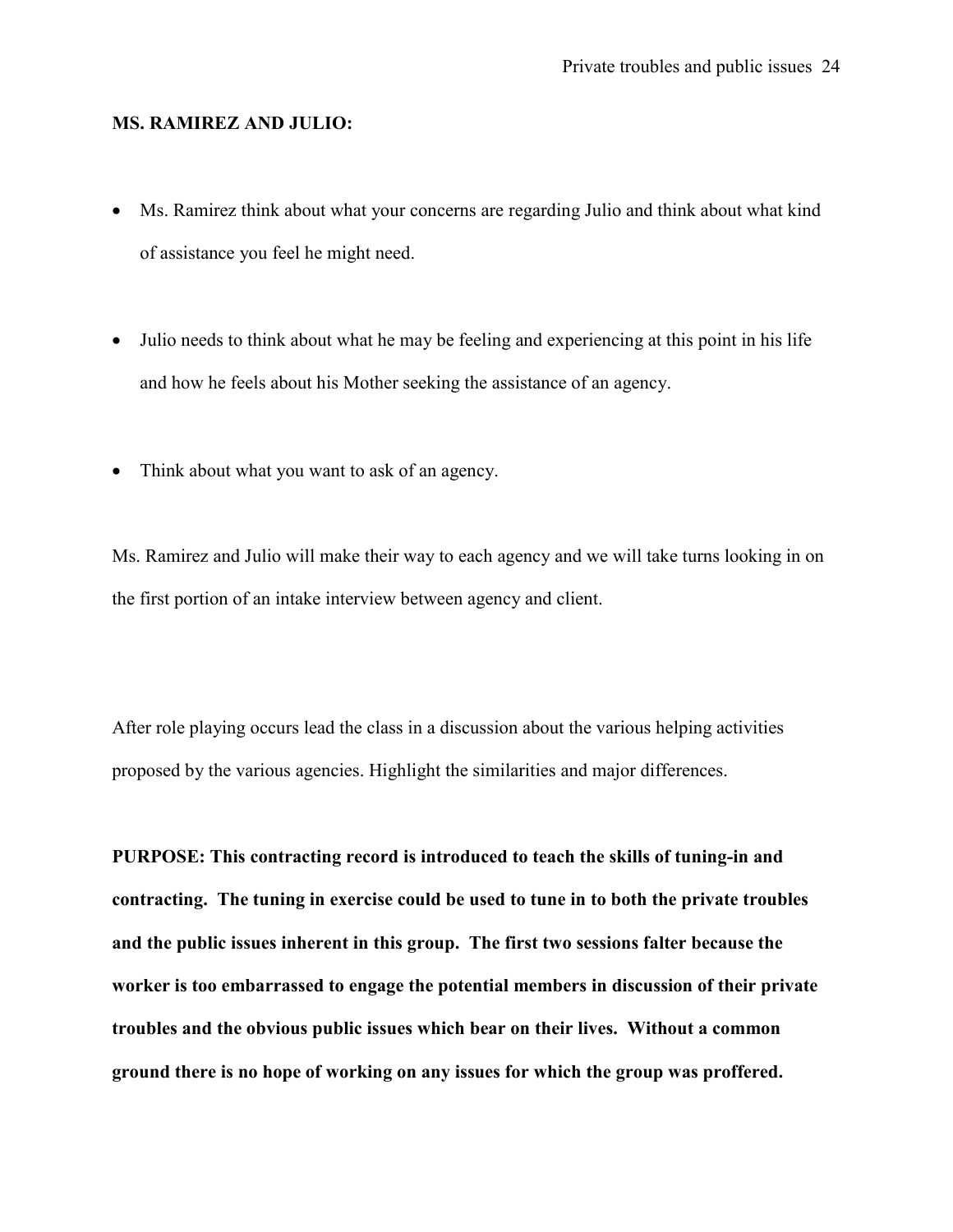Having tuned-into the client need (both the private troubles and the public issues), and a service offer conceptualized, the record can be used to critique and redo the practice emphasizing the connection between private troubles and public issues. In this instance, both agency based and societally based public issues have great significance for these boys' lives.

## Foster Care Group\*

#### Initial Phase

The following excerpts from the first three meetings of a group for adolescent boys in foster care, the worker makes three separate attempts to make a statement that will help the boys begin doing what they came to do.

## FIRST MEETING:

I then stated that they had common interests and concerns like most teenage boys, (mutuality\*) and said that their presence would give them an opportunity to discuss these concerns. I emphasized the fact that it was their group and it would, therefore, be their decision as what they wanted to talk about. B. entered, sat down without taking his coat off....I asked if there were any questions that they wanted to ask. Each of them said no. (Reaching for feedback)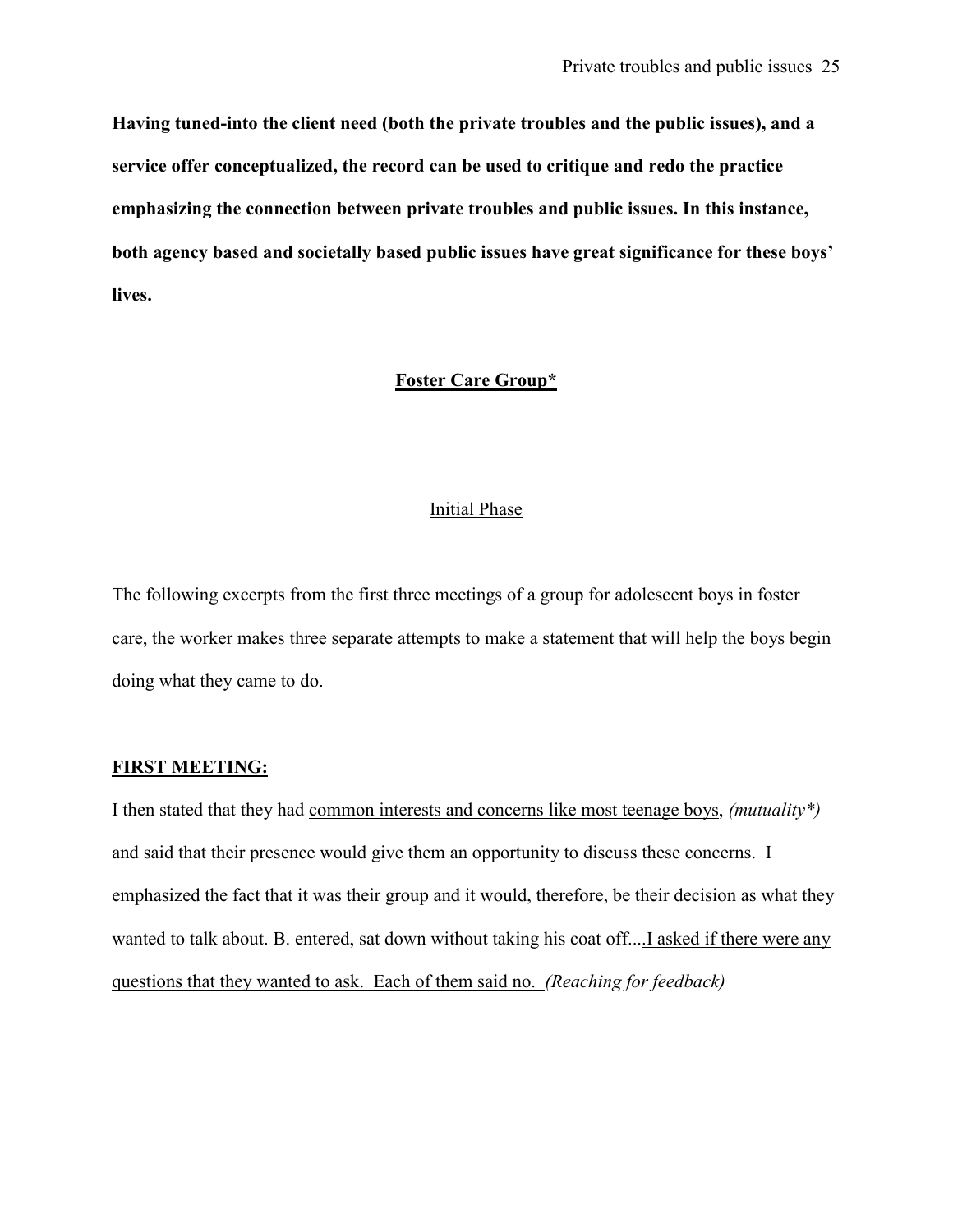After a long period of silence, I asked if they were in favor of attending the meeting when they first heard about it....Y. said that he wasn't....F. Said he didn't mind coming.....I asked if they would like to talk about girls and there was a long period of silence.....(deflection)

## SECOND MEETING:

The boys engaged themselves in a discussion about camp. I joined them.... Y. came into the room very smartly dressed and wearing large sunglasses....they all started laughing...I greeted Y. and introduced him to T. I then stated that I was sure T. would probably like to know the purpose of the group, (what was the purpose) since it was his first attendance. I wondered if someone would like to tell him about the purpose of the group. M. said he would give it a try.....He began by stating that, as he saw it, this was their group; they talked about what they were interested in and added, pointing at me, that I was only there to supervise the meeting (worker role unclear)..There was a brief period of silence which was broken by M. who reintroduced the subject of camp.

#### THIRD MEETING:

T. asked me if I had ever gone on the Cyclone. M. responded to his question by saying that he had gone on the ride and enjoyed it.....I interrupted him and asked if they could hold the discussion until we informed L. what the group was all about......(after they follow the pattern of "telling each other") I stated that I was a social worker with the Department of Welfare but I would not be visiting their homes or schools because they had their own social workers for that purpose. I also mentioned that all the boys in the group are foster children and that their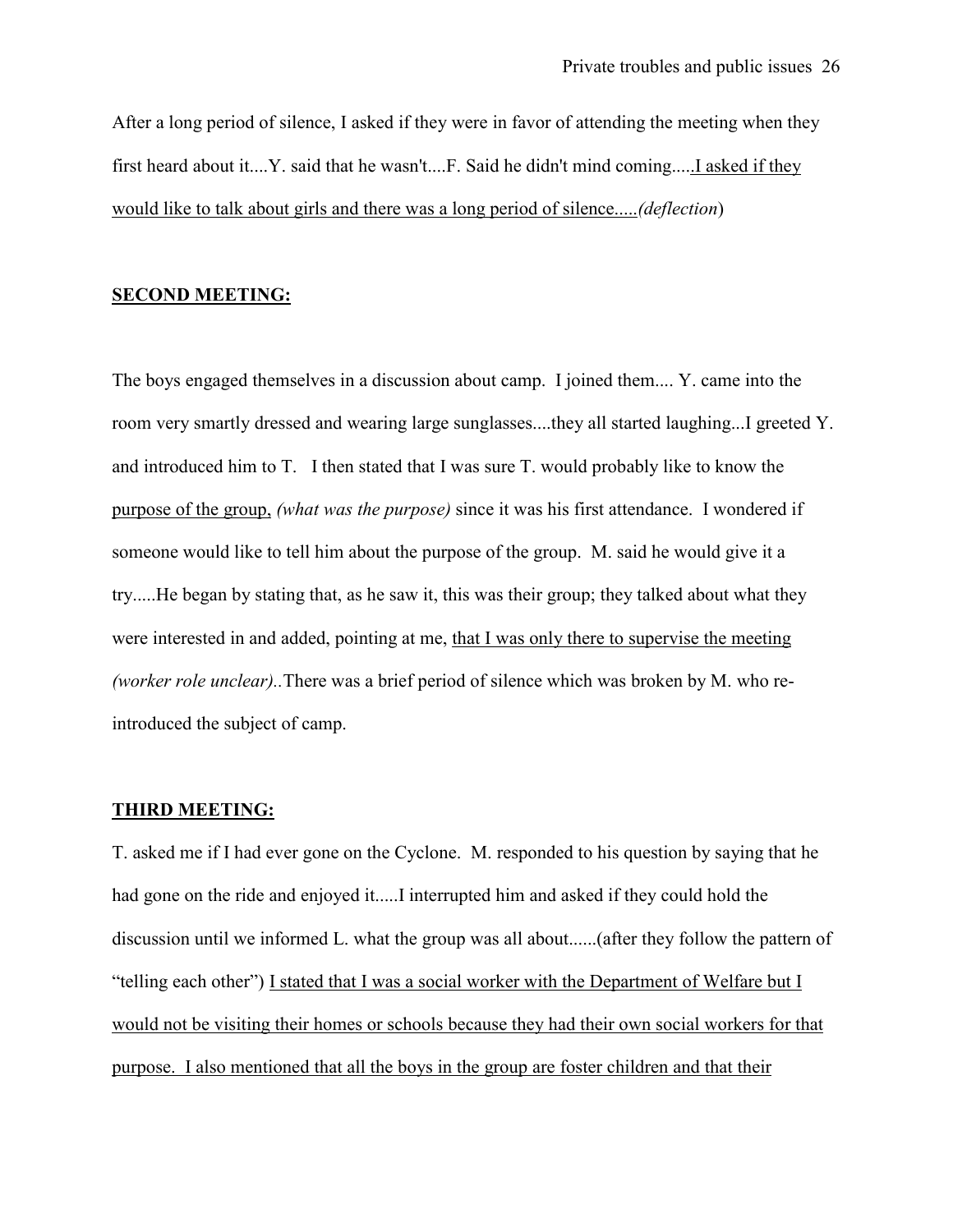concerns and problems are quite common. (Defining role and purpose) I paused and there was silence. I said "How about it, are you concerned about your own parents, foster parents and about who your are and where you come from". (Partializing and reaching for feedback) M. started to speak, then stopped. I encouraged him to continue, telling him that I knew it wasn't easy to talk about such matters. M. said , "About your own parents, the only thing that bothers me is that they tell you about them.....I asked M. what he meant. He said; "After you live in a foster home from a baby and think that you are living with your own parents, your social worker comes by one day and tells you that the people you are living with are not your real parents." To show him I understood how he felt, I replied that it is a rough deal and asked if the others felt the same way. F. said he always knew he was a foster child and knows the reason. M. said he know he was a foster care too. F. wanted to know why M. was a foster child, and said that he didn't have to answer if it were too personal. M. said he didn't mind telling the group. He then asked me if I had ever been downtown near W's department store. I said that I had been in the area a couple of times. He asked P. the same questions and P. said yes. M. continued: "well there is a man who sells pretzels in front of the store all year round." He hesitated, smiled and said, "He's my real father." Though M. smiled as he informed us of this, there were no smiles from the other boys.....(M. Continues to tell his story, the others listen, exchange observations, then move into a discussion of fathers drinking, what drinking means to them, etc...)

\*From: Schwartz, W. (1968). Group work in public welfare. (pp. 21-22).Chicago: American Public Welfare Association. Italicized content not in original, added for lectures Underlines not in original, added to highlight worker action.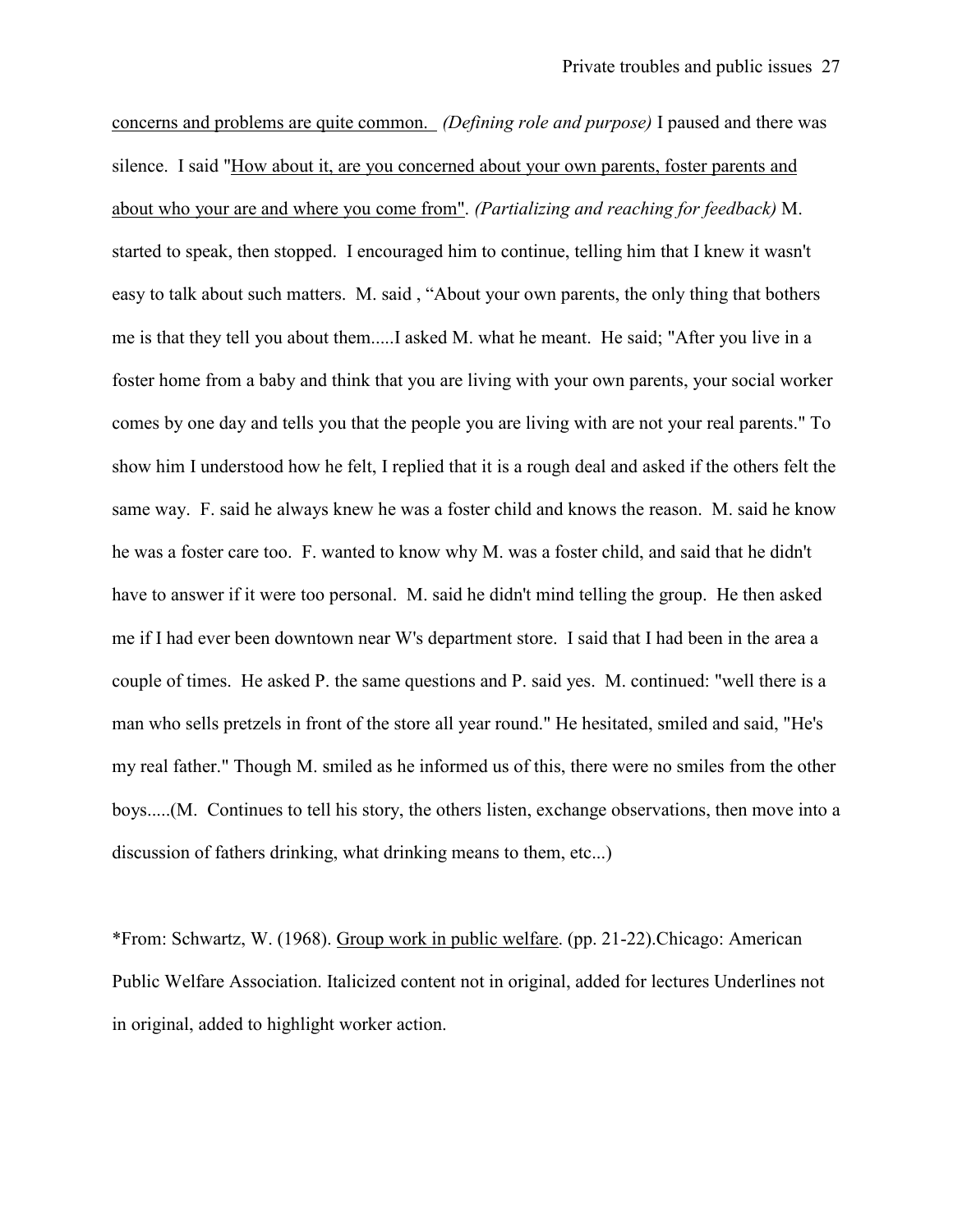PURPOSE: This generic pre-group planning exercise is designed to increase students' skills in planning groups.

Infused private troubles:public issues content is integrated below.

## Pre-Group Planning Exercise

- 1) Move into Beginnings with Groups Unit
	- a) Pre-Group Planning Have class break up into groups of 4 or 5 students and brainstorm and compile a list of everything a worker should think about, make decisions about, and do between conceiving of an idea for a group and actually holding the first meeting. After they brainstorm ask for one item on their lists (go around the room until the answers are exhausted) and ask they give their items put them into columns on the board according to:
		- i) Need what wants drives, problems, issues, or areas of concern exist among those in the target population. Identify both the private troubles and the public issues. Is there a visible and sufficient common ground among the members and between the private troubles:public issues?
		- ii) Purpose what are the hopes, expectations, and objectives will each member has about participation. What are the ends and objectives the group will collectively pursue? How has the group been characterized? To what extent are private troubles and public issues incorporated? Are they joined or dichotomized?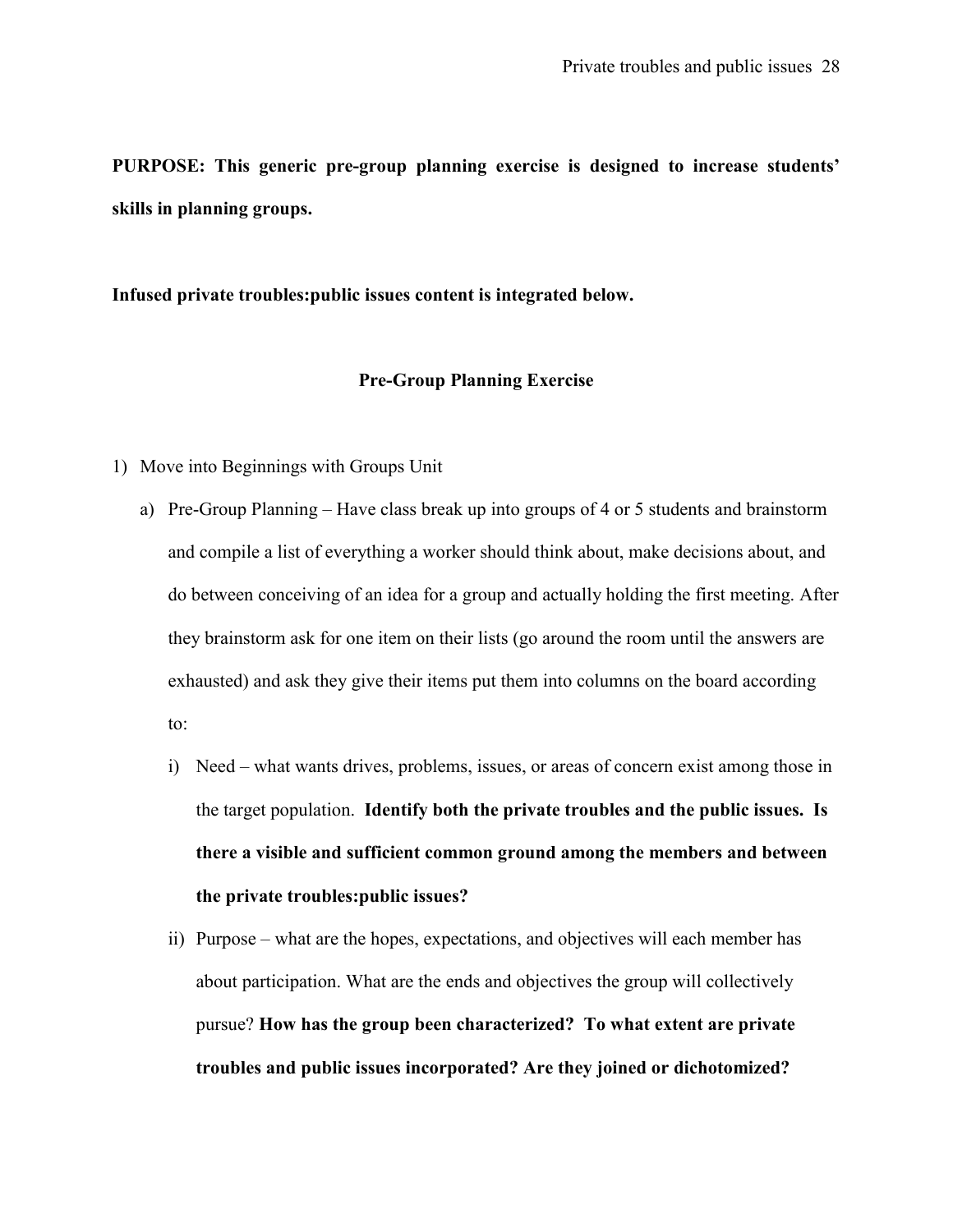- iii) Composition Number and characteristics of members and workers. Does group composition foster connections and a strong common ground or does it represent an obstacle to members seeing connections among them and between the private troubles:public issues?
- iv) Structure what arrangements need to be made to facilitate the work(especially time and place). How will time, length of group, open or close-ended nature affect work on private troubles and public issues?
- v) Content What are the means to achieve the purpose? What will be done; how will it be done, and why?
- vi) Pre-group contact how will you get members and how will they be prepared? To what extent are private troubles and pubic issues identified?
- vii)Agency context How will agency policy, mandate, mission impact group? In particular, how does the agency's context influence the creation of the group? viii)Social context – What larger social and political forces may impact the offering of a group service? What are some of the public issues which bear on delivering the service of this group?
- b) Now use Kurland and Salmon's pre-group planning model in small groups. Each group should take one of the following scenarios and plan according to the above items. After you work on this (for about 45 minutes) you will present your plan to the class.
	- i) Several members of a senior center have recently had an adult child die. Social workers there believe that a group might be useful.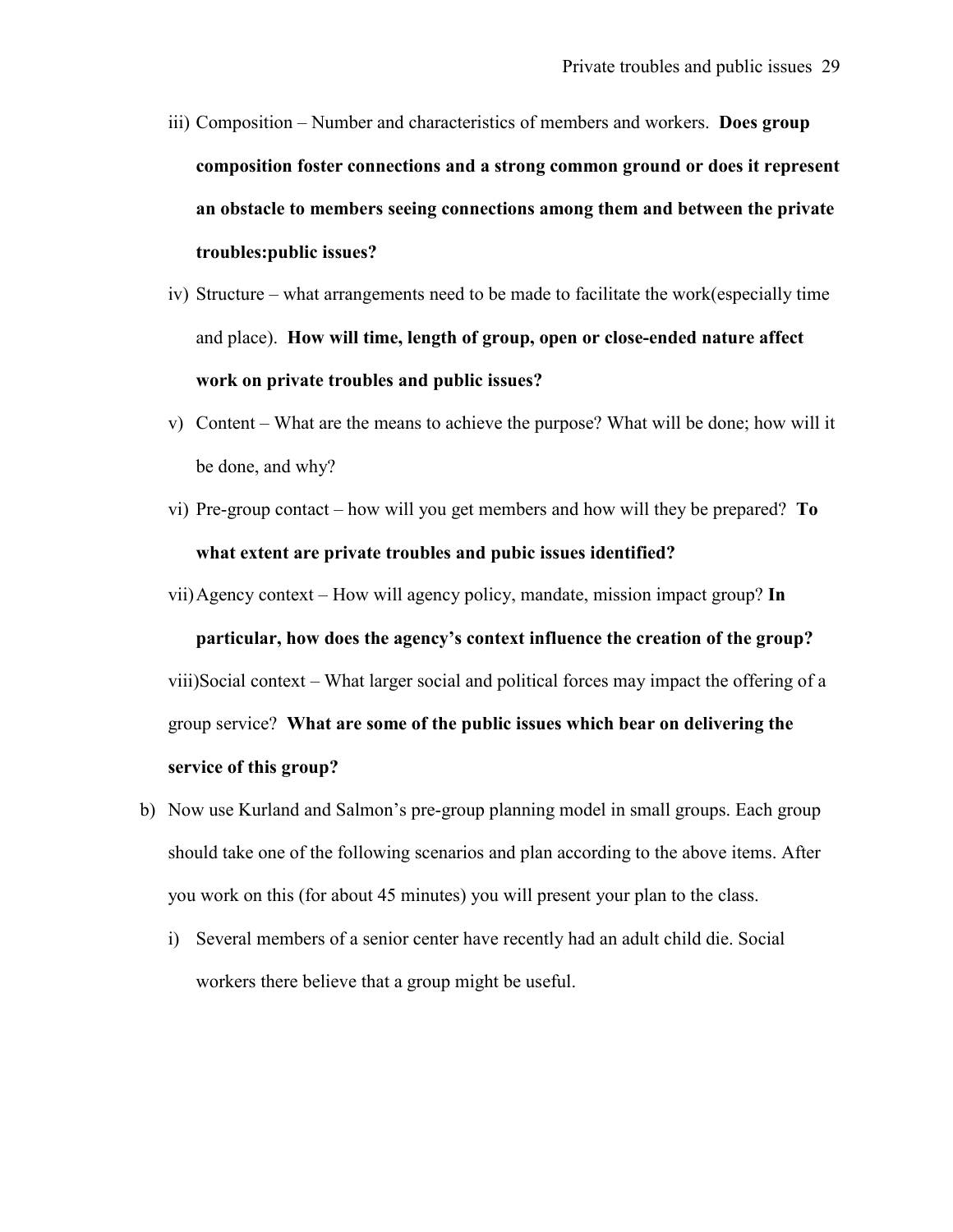- ii) Recently, several HIV-positive mothers with young children have begun to use the services of an AIDS information and treatment agency. Workers there believe that a group with a focus on parenting issues might be useful.
- iii) Several participants in a community-based agency serving youth have parents with AIDS. Workers there believe that a group for these youngsters could be helpful.
- iv) Several seventh graders who are new to a junior high school appear to be lonely, scared, and unable to make friends. The workers believe that a group might be useful.
- v) An increasing number of young adults being treated in a public mental health agency are there because of court mandated attendance for alcohol and drug offenses. Workers there believe that a group might be useful.

To infuse content we can: 1) deductively ask students to be attentive to both private troubles and public issues, 2) inductively we can see how they develop their groups and then work with what they develop re: private troubles and public issues, or 3) we can develop a combination of the two.

Original content from Kurland, R. & Salmon, R. (1998). Teaching a methods course in social work with groups (pp. 24-27). Alexandria, VA: CSWE.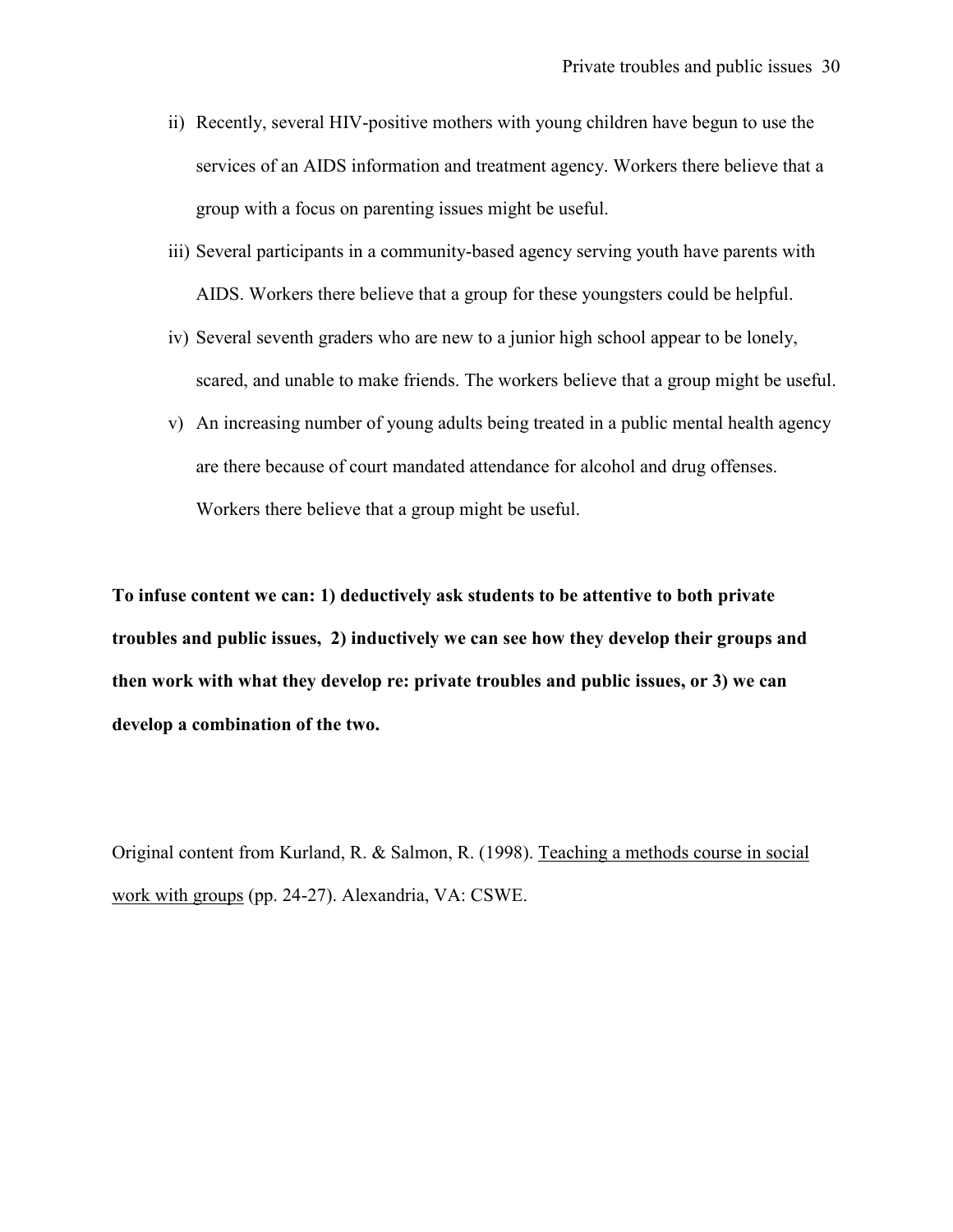## LECTURE ON HISTORY OF PROFESSIONAL METHOD

# PURPOSE: This content helps introduce students to the profession by highlighting historical roots of professional method. The history introduces students to the profession's struggle integrating private troubles and public issues and provides the opportunity to emphasize the importance of seeing the connection between them.

| <b>Casework</b>                                   | <b>Group Work</b>                                 |
|---------------------------------------------------|---------------------------------------------------|
| Middle and Upper Class                            | Generally middle class, though some upper         |
|                                                   | class                                             |
| Religious, moralistic and often paternalistic.    | Very eclectic group – social reformers/socialist  |
| Charity workers believed they knew better how     | who became concerned with chaos in the social     |
| to live. Their station in life was proof of this. | order. There was also a sense of superiority,     |
|                                                   | but it was different because blame for people's   |
|                                                   | problems in living was, for the most part,        |
|                                                   | placed in the social environment -- and placed    |
|                                                   | at the hands of the exploiters.                   |
| Concerned with the individual and his/her         | Concerned with justice $-$ a sense of entitlement |
| rehabilitation. Mercy more than justice.          | - which is a very different base of helping       |
| People tended to be poor because of moral         | People were poor because of the environment.      |
| deficits. The problems were largely located       | Blame largely located with the exploiters.        |
| within the individual                             |                                                   |
| Social control function – developed to protect    | Social control as well, but also an emphasis on   |
| those above from the poor. Those who knew         | social reform and emancipation. Workers lived     |
| better would help those less fortunate. Charity   | in the community– which forever changed their     |
| and mercy merged into a kind of paternalism       | lives and outlook too. All were members.          |
|                                                   | Justice rather than mercy                         |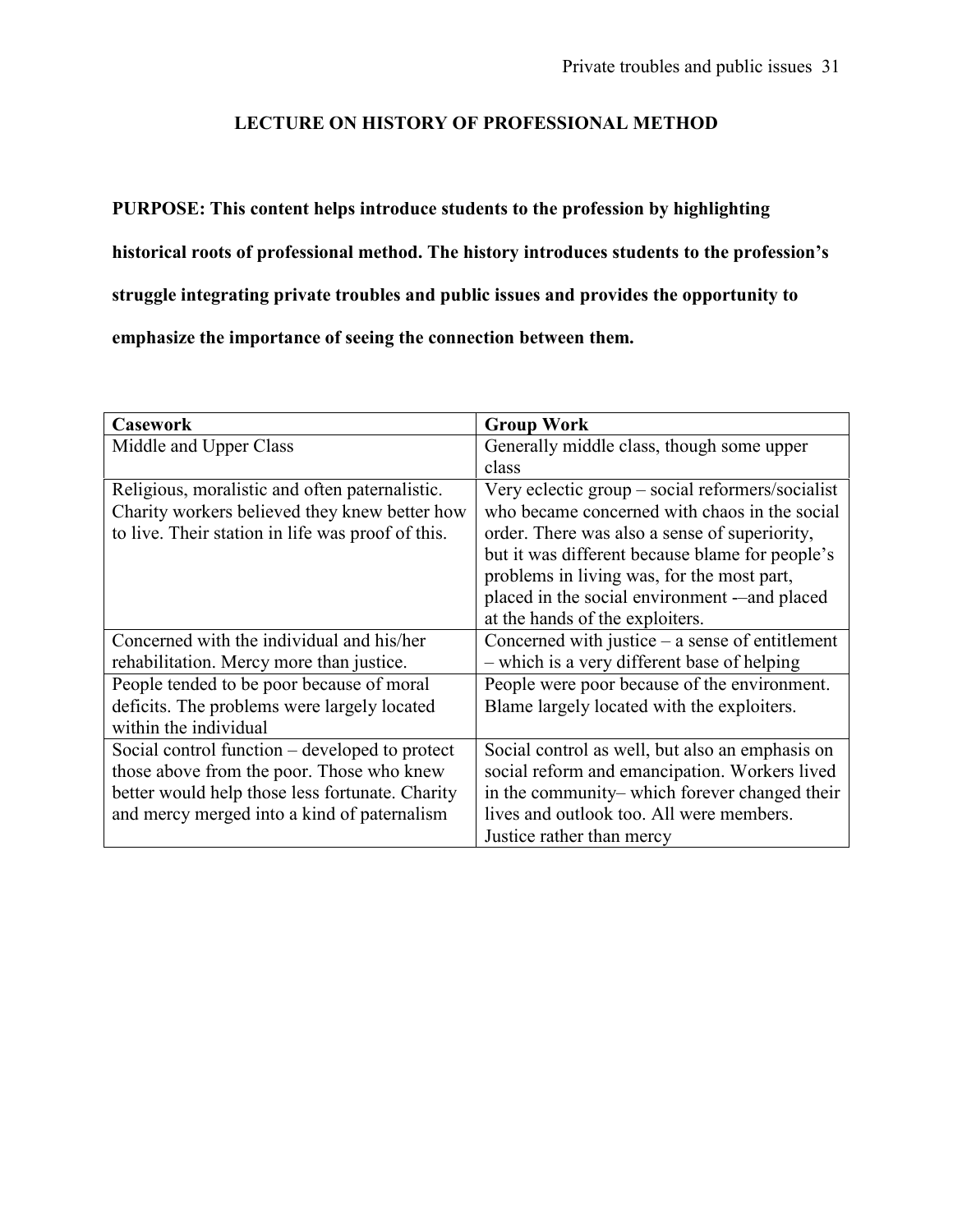African-American Helping Traditions: There was generally a pattern of forced segregation in housing so that frequently middle class and professional African-Americans lived with poor African-Americans. Black professionals intimately understood the problems engendered by poverty. They didn't need to live in Settlements to learn about the problems engendered by racism. Charity for the African-American community emerged from within the African-American community itself.

White people and social work mostly ignored African-Americans during this period. African-Americans developed their own agencies and social institutions. (E.g.  $1<sup>st</sup>$  to develop homes for the aged. Developed orphanages, mutual aid societies, fraternal orders, churches). For the most part the settlements discriminated. The Settlements were often located away from the African-American communities and they were often rejected from membership. Jane Addams did help set up some segregated facilities. The Boards were mostly white and they were dependent on white donations. A few were integrated.

| In the last $\frac{1}{4}$ of the 19 <sup>th</sup> century COS began and<br>eventually lead to the training of COS workers.<br>Over 100 years ago the $1st$ school of social<br>work formed as the New York School of<br>Social Work which later became Columbia<br>University School of Social Work. Emphasis<br>was on case work                                                  | In 1923 Grace Coyle taught the first group<br>work course at Western Reserve University.                                                                                                                                                                                                                                                                                                                                                                                                                                                                                                         |
|------------------------------------------------------------------------------------------------------------------------------------------------------------------------------------------------------------------------------------------------------------------------------------------------------------------------------------------------------------------------------------|--------------------------------------------------------------------------------------------------------------------------------------------------------------------------------------------------------------------------------------------------------------------------------------------------------------------------------------------------------------------------------------------------------------------------------------------------------------------------------------------------------------------------------------------------------------------------------------------------|
| In 1917 Mary Richmond wrote Social<br>Diagnosis. She believed in the influence of the<br>environment, but her primary emphasis was<br>upon diagnosing within the individual and<br>remedying the diagnosed problem. Some COS<br>leaders became social reformers, e.g.,<br>Josephine Shaw Lowell                                                                                    | Living among and becoming part of the<br>community served came to influence and shape<br>the helping efforts of those known as group<br>workers. Their efforts emphasized social<br>participation, democratic process and a<br>powerful belief in the effect of the environment<br>on people. In 1930 Grace Coyle wrote Group<br>Process in Organized Groups. She emphasized,<br>social process, democratic participation, social<br>goals, and partnership between worker and<br>members.                                                                                                       |
| Close alliance with psychiatry. Once the<br>depression hit and need was so great – public<br>welfare came about. COS workers searched for<br>a service to provide and that service increasing<br>was based on Freudian psychology with an<br>emphasis on individual psychology. Casework<br>moved further away from the environmental<br>influence in Richmond's Social Diagnosis. | Group work had a broader base of influence:<br>the settlements, youth serving organizations,<br>play and recreation, and progressive adult<br>education.<br>From Settlements, group work embraced the<br>values of social cause, democratic ideals,<br>women as leaders, and mutual aid.<br>From the Recreation and Youth Centers group<br>work embraced the power of play, democratic<br>ideals and character building. The use of<br>activities in the social process and the role of<br>activity as a means through which other<br>objectives could be achieved (e.g., character<br>building) |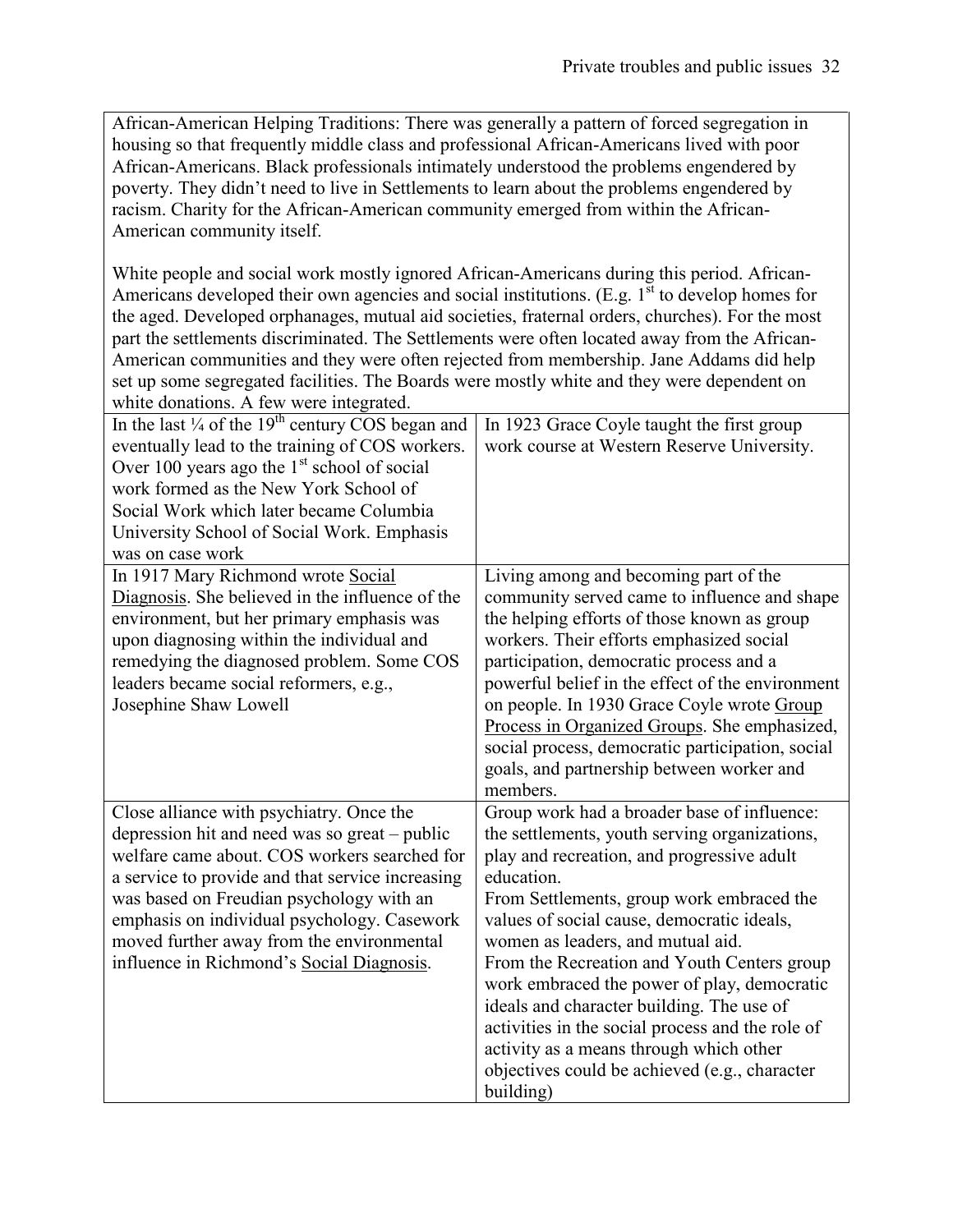|                                                                                                                                                                                                         | From Progressive Adult Education group work<br>embraced the importance of being in the<br>process and the importance of involving the<br>learner in the process. Democratic process and<br>cooperation, rather than competition, were<br>stressed |
|---------------------------------------------------------------------------------------------------------------------------------------------------------------------------------------------------------|---------------------------------------------------------------------------------------------------------------------------------------------------------------------------------------------------------------------------------------------------|
| Casework took us forward beyond the<br>emphasis on moral teaching, to what was<br>considered a scientific method of study,<br>diagnosis, treatment (the medical model)                                  | Problem-solving methods, mutual aid, process,<br>and democratic means were stressed.                                                                                                                                                              |
| Authority located in the caseworker who<br>would investigate the need (study), understand<br>the case (diagnosis), and then figure out what<br>to do (treatment). Worker's authority was<br>preeminent. | Source of help in the group. Members and<br>mutual aid. Shared authority, shared power,<br>shared control.                                                                                                                                        |

## Assessment Exercise in Class

Purpose: This exercise is designed to teach assessment skills, especially being able to differentiate between facts and inference. In addition, students must identify the connection between the private troubles and public issues.

Work on data vs. inference by working on those questions from the final paper. Have them break into groups and describe the facts about the client(s) they are using for the final - then to make some inferences from those. Next have them share inferences based on the facts.

What are the salient facts involved? Consider the following areas: biological, psychological, familial, emotional, cognitive, cultural, race, class, sex, sexual orientation, physical environment (built and natural), and social environment (social networks, social supports, bureaucratic institutions, neighborhood, community, social relationships).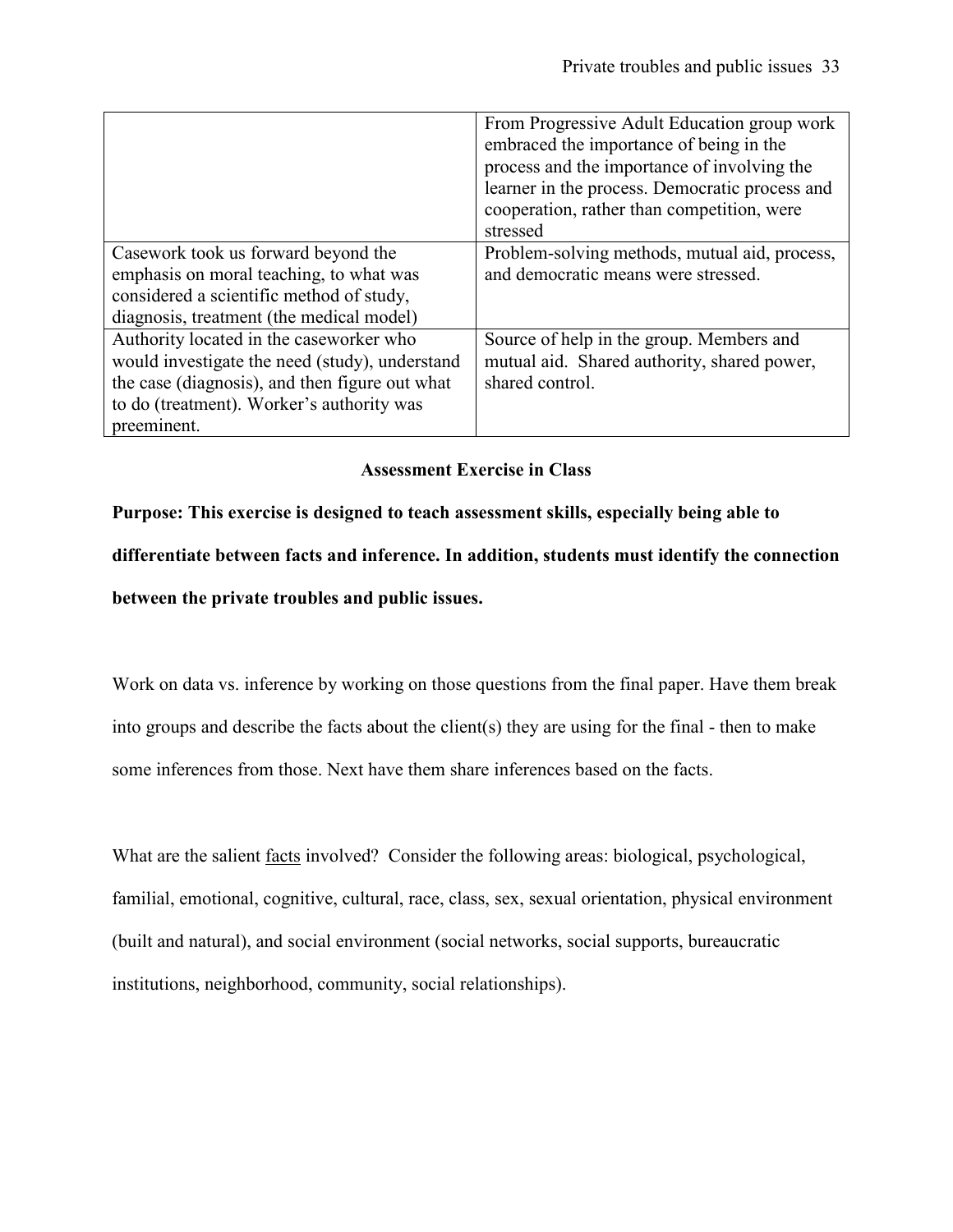What inferences can you develop from these data about your client? What patterns can you observe? What are her or his strengths, difficulties? What can you say about her or his environment? What are the stress points for this individual as she or he tries to cope? What inferences can you make about the connection between private troubles and public issues?

PURPOSE: The purpose of this middle phase piece of process  $(5<sup>th</sup> session)$  is to teach students to both hear and work with the connection between private troubles and public issues. In this example, the student individualizes, psychologizes, and for the most part fails to recognize the process of mutual aid among the men. In the process of psychologizing the environmental concern the student misses entirely the public issue with which the men are grappling.

#### FLOOR GROUP IN NURSING HOME

SETTING: Home and Hospital for the Aged

GROUP MEMBERS: All males living together on a floor within a long term care facility. Eighty percent of the members on the floor were white, non-Hispanic; ten percent were white Hispanic, and ten percent were African-American. The average age was 86. All members in the following session were white non-Hispanic.

THE WORKER: A 30 year old, German-American, first year social work student.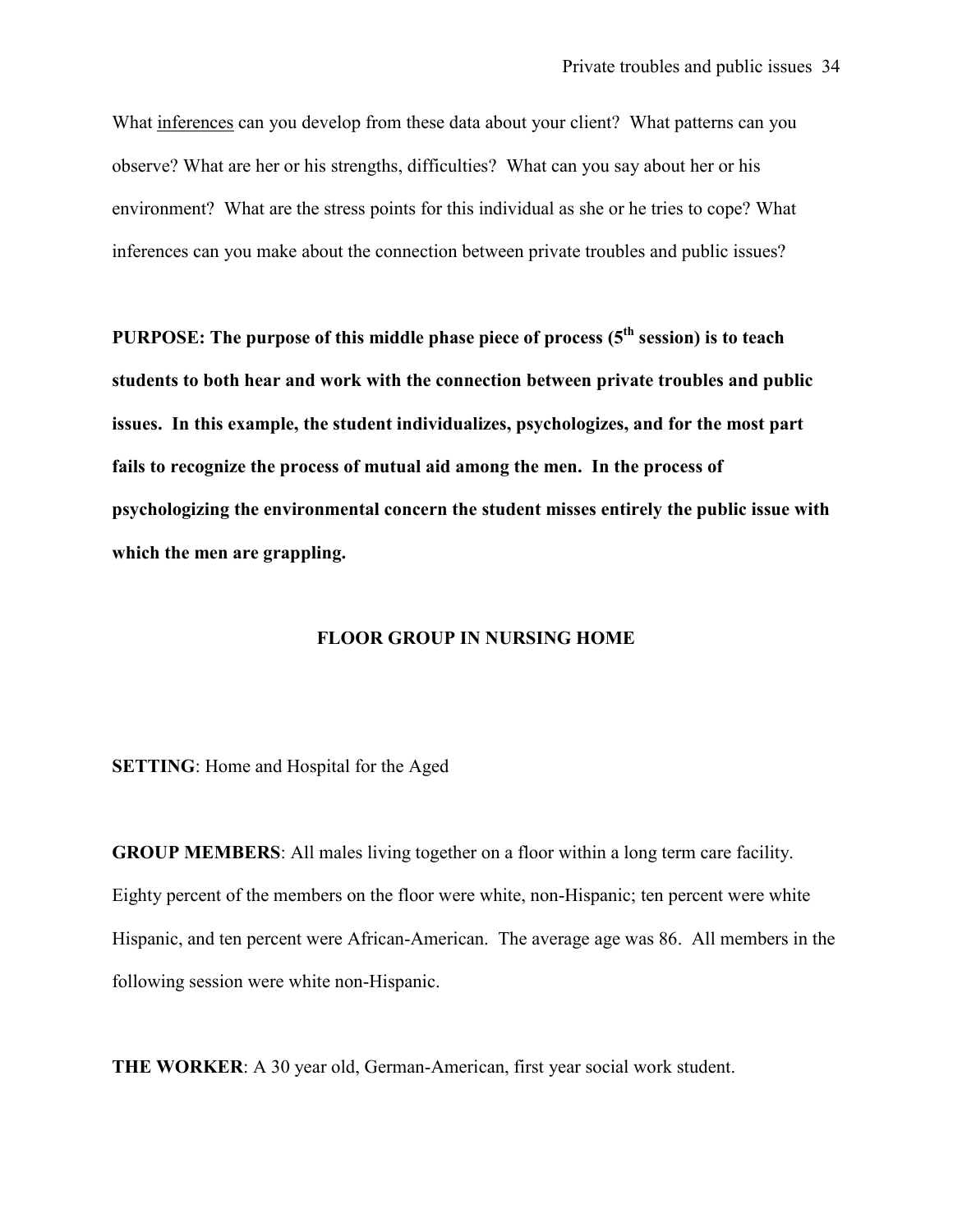THE GROUP ITSELF: The group was an open-ended floor group meeting for the 31 residents living on an all-male floor. The group met weekly for 1½ hours. It was designed to provide an opportunity for residents to work on problems, issues, and concerns arising from institutional life and from being older persons. There was a student on the floor the year prior, but there had not been any meetings over the summer following the departure of the student. Floor groups had been in existence for only one year.

THE EXCERPT: This was the group's fifth meeting. Present were: Mr. Boxer, Mr. Scher, Mr. Dodge, Mr. Livsey, Mr. Katz, Mr. Waxman, Mr. Fox, Mr. Palmer, Mr. Schwartz, and Mr. Gold.

The meeting began with the residents speaking about the recent election. The group listened and talked a bit. Mr. Dodge then introduced a problem he had at breakfast, that his food did not come up very correctly. Other members in the group said we had discussed food in this group before and that nothing gets done about it. Mr. Dodge said yes, nothing can be done, nobody can get to the higher ups. We are all helpless. I asked him if he felt that helplessness in other things beside the food in the hospital (1). He replied that he did. The other men joined in and said they felt helpless about everything. Mr. Katz joined in and said, yes, we are very helpless; we are just here waiting for the end. Mr. Dodge said yes, that's it, you just hit it right on the nose. Mr. Scher then said as soon as I came into the hospital I gave up; nothing can be done. I asked him why he had given up (2). He said he was old and waiting to die. Mr. Dodge then said that's what happens, some of the men just don't do anything. Others want to make the most of it and others don't. That's why nobody comes to the meetings anymore. I asked others in the group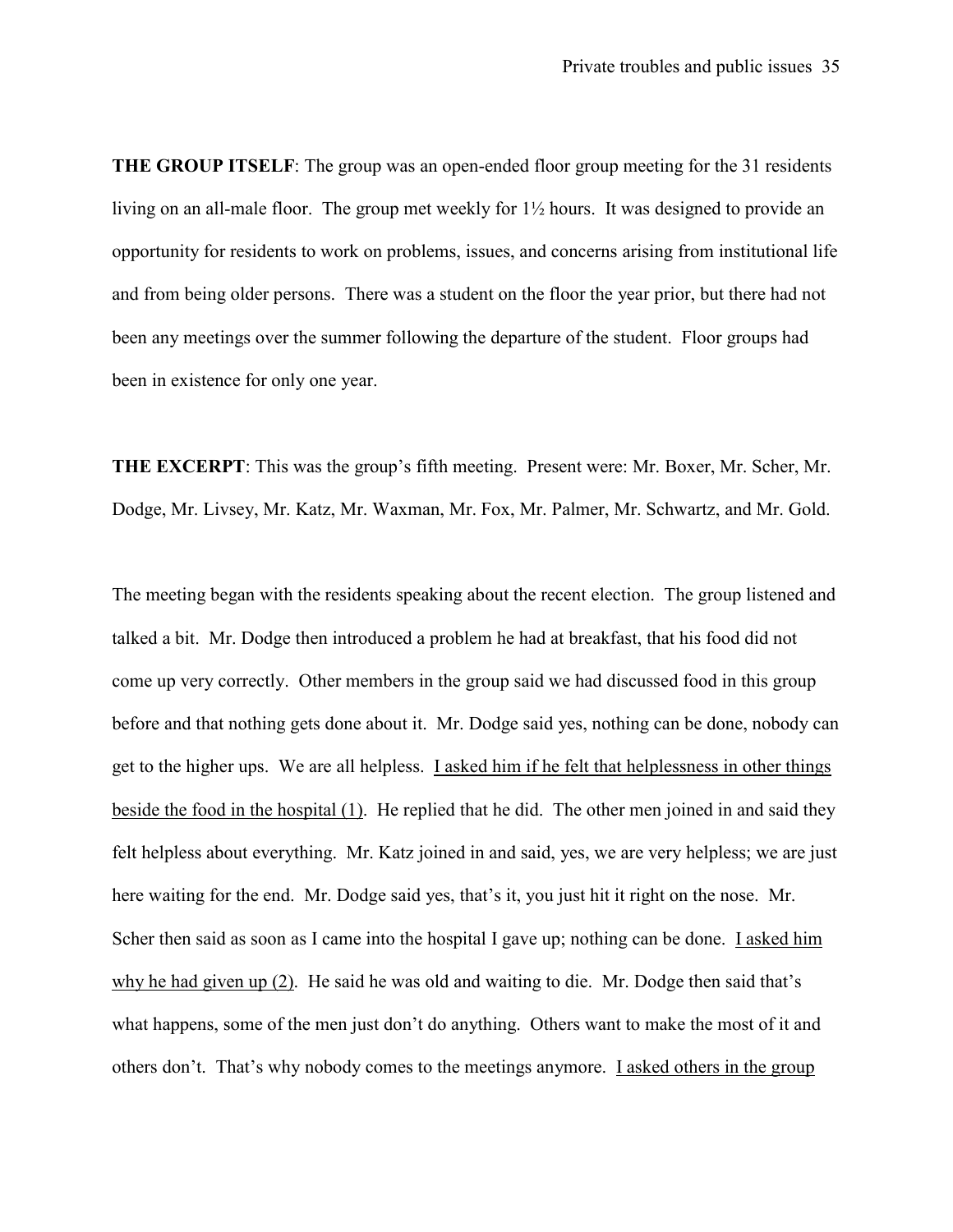for their reaction (3). Most of them agreed that everybody has given up and very few of them haven't. Mr. Gold said if I give up then I will die; I'll have lost everything. Have you seen it at lunch time - when nobody talks to one another? I said I had eaten lunch up there the last week (4). He said you know what it's like; nobody talks to one another; there is no communication here. Mr. Dodge said yes, there is just apathy everywhere, and then he pointed to Mr. Scher and said, look, he's given up. Mr. Schwartz, who was new to the group, said to Mr. Dodge that he eats lunch with Mr. Scher and though Mr. Scher does not say anything he enjoys eating with him. I asked for Mr. Scher's reaction (5). He said he was pleased with what Mr. Schwartz said. Mr. Dodge then turned to Mr. Waxman and said Mr. Waxman, he is a foolish man - all he does is sing songs and clap his hands. Mr. Waxman answered, well, some things just don't click, you know. Anything you say to me goes in one ear and out the other. I asked Mr. Waxman if he was angry at Mr. Dodge for saying what he said (6). He said no, this man could never bother me.

# PURPOSE: The purpose of this group work synopsis is to Demonstrate how a worker can move from working on life transitions, the initial point of entry, to public issues

Mothers in a Halfway House: A group worker runs a weekly group in a halfway house for women with small children. They are former substance abusers, they have been incarcerated, and most have had children placed in care. The ostensible purpose of the group is to help the women make a successful transition back to the community, and to help them learn and practice good parenting skills. Four months into the work, the mothers start complaining that they have no place to take their kids, that the little park a block away is filled with used needles and trash. The worker encourages the women to invite the police captain to their group to tell him ways they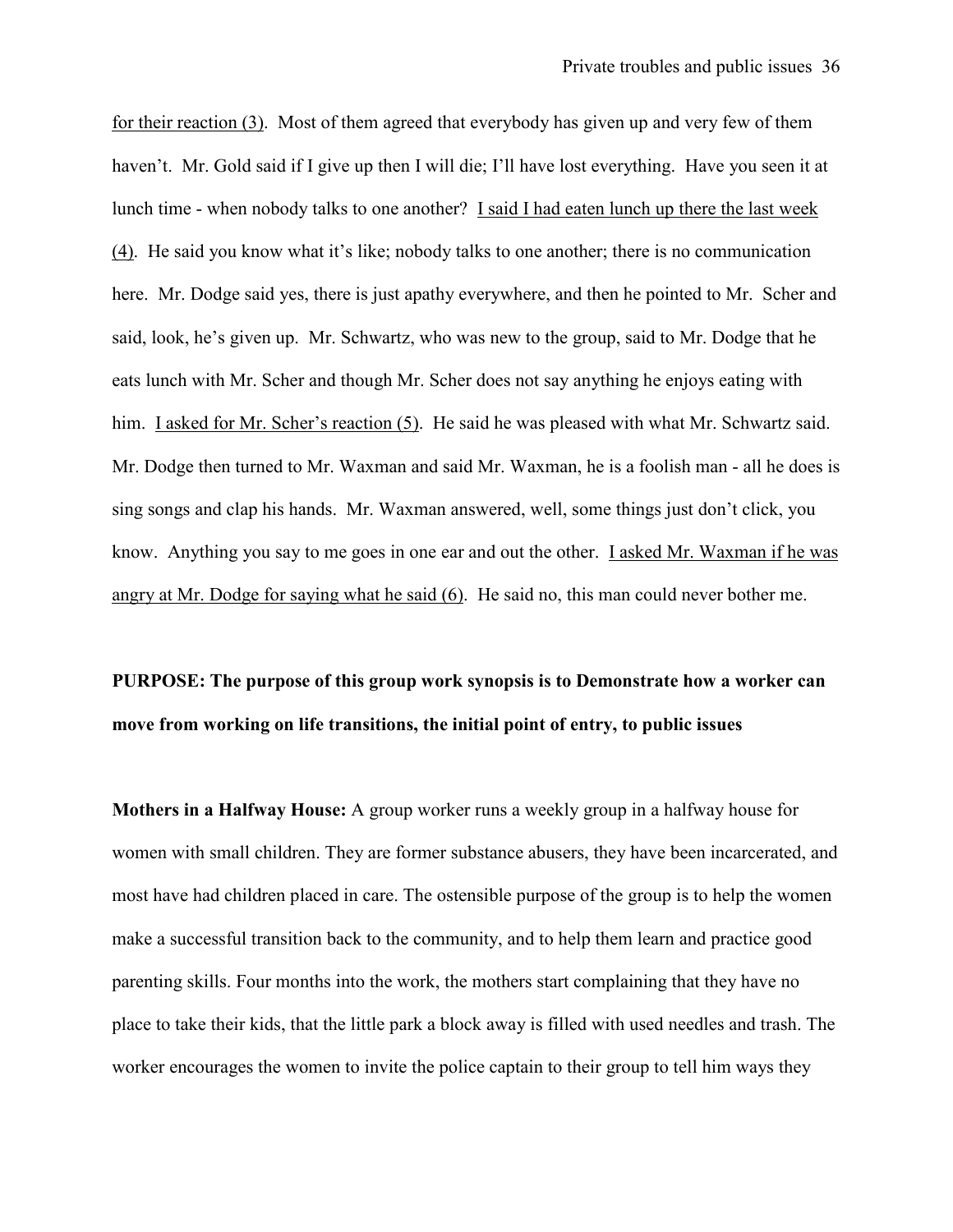think the park can be improved. The park is eventually cleaned and patrolled, and the women begin to bring their babies there to play. Moreover, they feel wonderful about what they have achieved.

From: Mondros, J. (2001). Building resourceful communities: A group worker's guide to community work. In T. Kelly, T. Berman-Rossi & S. Palombo (Eds.) Group work: Strategies for strengthening resiliency. New York: Haworth Press.